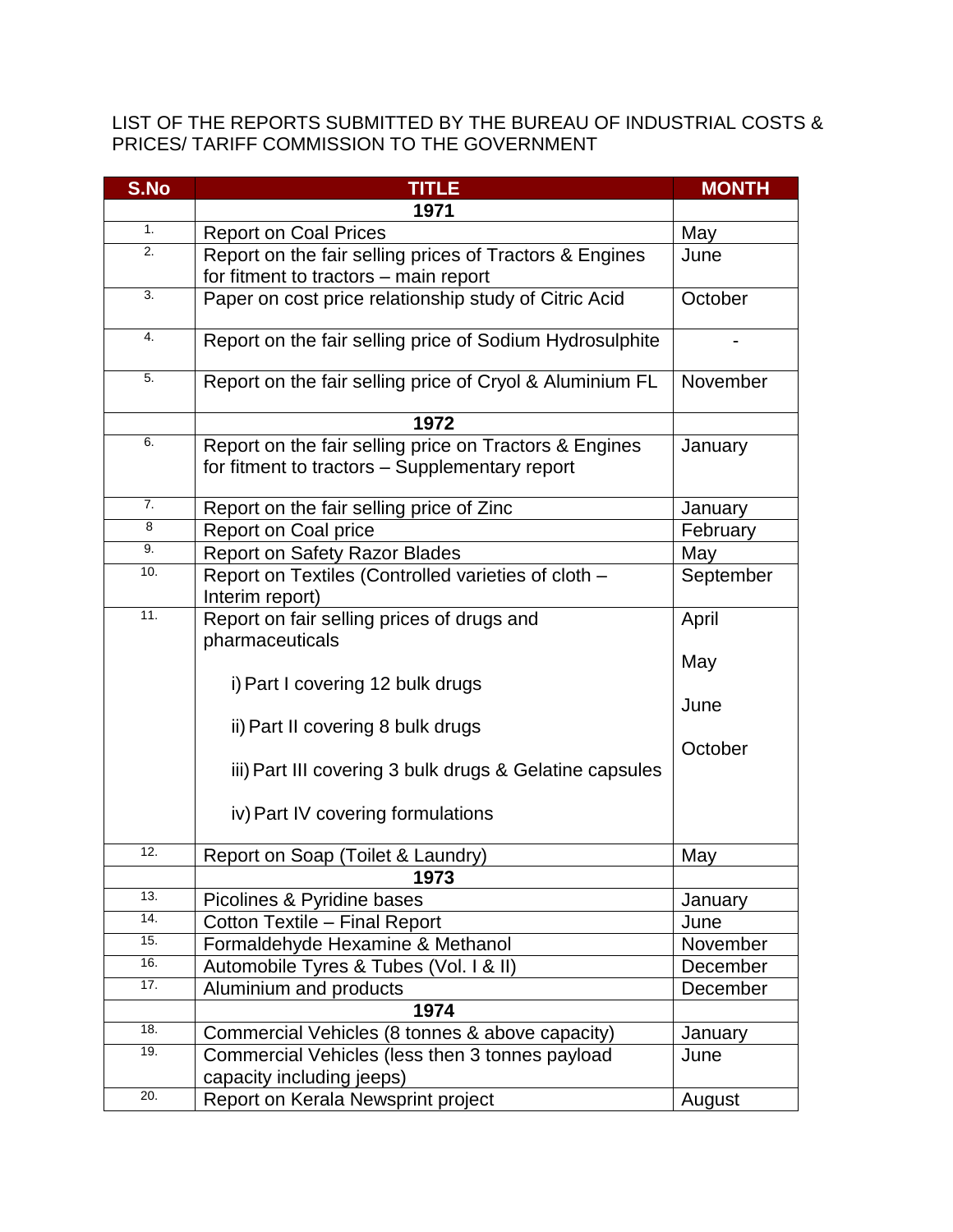| 21.               | Techno-Economic study of Pulp & Paper Machinery                       | August    |
|-------------------|-----------------------------------------------------------------------|-----------|
|                   | manufacture                                                           |           |
| $\overline{22}$ . | Newsprint manufactured by NEPA Mills                                  | September |
| 23.               | Report on Hindustan Photo Films Mfg. Co. Ltd.                         | December  |
| 24.               | Report on Bulk drug - Vitamin 'C'                                     | December  |
|                   | 1975                                                                  |           |
| 25.               | Report on Interim relief of Aluminium Industry                        | January   |
| 26                | Report on Sugar Machinery Manufacture                                 | May       |
| 27.               | Report on Cement Machinery Manufacture                                | May       |
| $\overline{28}$   | Report on Bulk Drug 'Insulin'                                         | May       |
| 29.               | Report on Bulk Drug Vitamin B-12                                      | May       |
| 30.               | Report on Aluminium Industry                                          | May       |
| 31.               | Report on Bulk Drug 'Tolbutamide                                      | June      |
| 32.               | Report on Ferro Manganese                                             | June      |
| 33.               | <b>Report on Mini Steel Plants</b>                                    | June      |
| 34.               | Report on Bulk Drug 'Sulphadiazine'                                   | September |
| 35.               | Report on Bulk Drug 'Streptomycin'                                    | October   |
| 36.               | Report on Bulk Drug 'Chloramphenicol'                                 | October   |
| 37.               | Report on Bulk Drug 'Amodiaquine'                                     | October   |
| 38.               | Report on Bulk Drug 'Vitamin A'                                       | November  |
| 39.               | Report on Bulk Drug 'Chloroquine Phosphate'                           | November  |
| 40                | Report on Bulk Drug 'Chlorpropamide'                                  | December  |
| 41.               | Report on Bulk Drug 'Penicillin'                                      | December  |
| 42.               | Report on Bulk Drug 'ICHQ'                                            | December  |
| 42(A)             | A Preliminary study of Stencil Paper manu. Ind.                       |           |
|                   | 1976                                                                  |           |
| 43.               | Report on Bulk Drug 'Tetracycline'                                    | January   |
| 44.               | Report on Bulk Drug 'Isonicotinic Acid Hydroxide'                     | January   |
| 45.               | Report on Bulk Drug 'Sodium Salt of Para Amino                        | January   |
|                   | Salicylic Acid & Para Amino Salicylic Acid                            |           |
| 46.               | Report on Bulk Drug 'Prednisolone                                     | February  |
| 47.               | Report on Bulk Drug 'ATS'                                             | February  |
| 48.               | Techno-Economic Study of Phthalic Anhydride                           | February  |
| 49.               | Techno-Economic Study of Nitco Benzene & Aniline                      | February  |
| 50.               | Report on Bulk Drug 'Vitamin C'                                       | April     |
| 51.               | Report on Para-Nitco-Benzoic Acid                                     | April     |
| 52.               | Interim report on fair selling price for levy sugar during<br>1975-76 | June      |
| 53.               | <b>Report on Sugar Industry</b>                                       | November  |
| 54.               | Report on Revision of Retention price of Levy<br>Aluminium            | November  |
|                   | 1977                                                                  |           |
| 55.               | Report on Techno-Economic Study of Synthetic<br>Detergents            | March     |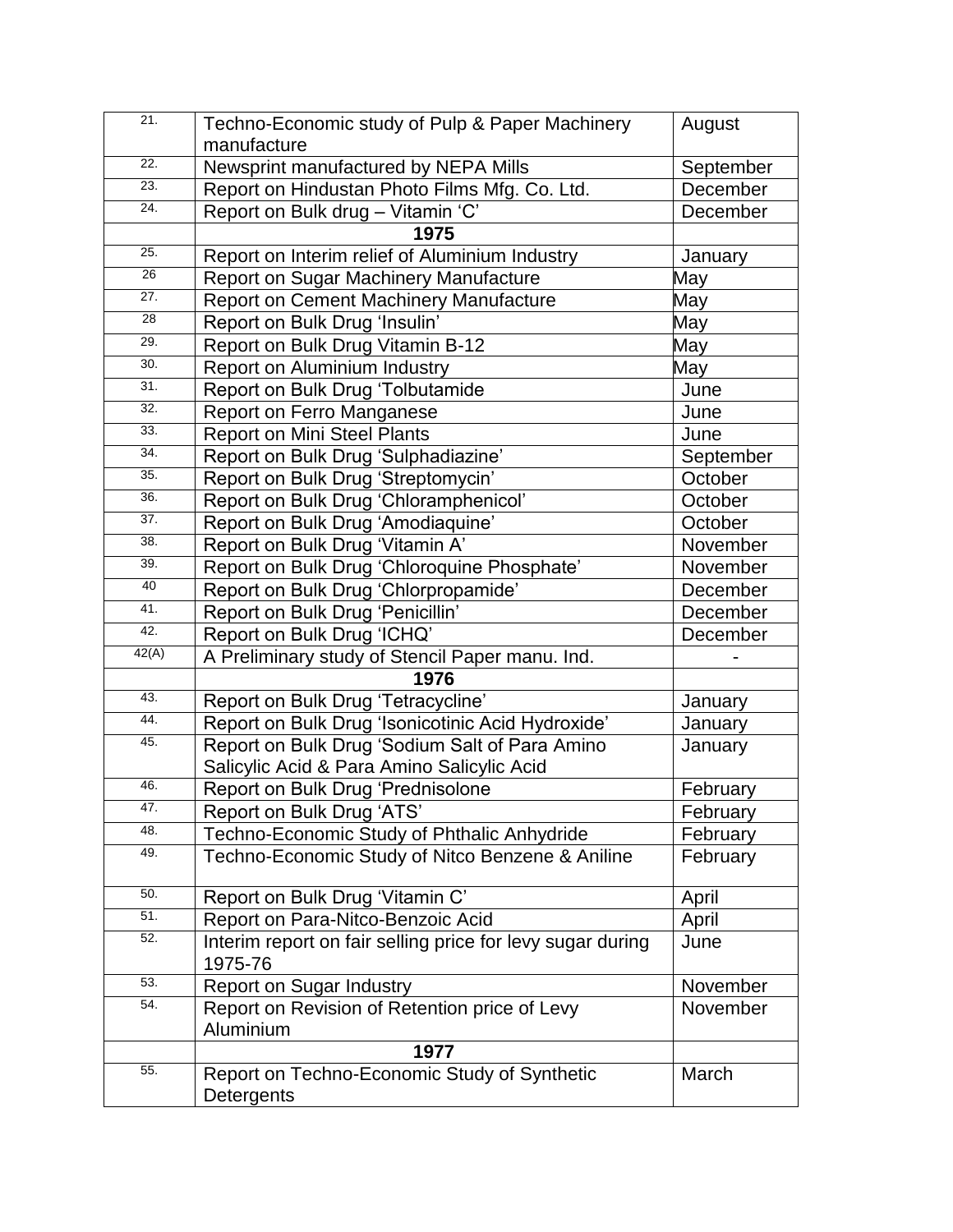| 56.    | Report on Study of Cost structure of Railway Bearings                                                            | May      |
|--------|------------------------------------------------------------------------------------------------------------------|----------|
| 57.    | C.P. Study of Bulk Pesticides DDT                                                                                | May      |
| 58.    | C.P. Study of Bulk Pesticides - Malathion                                                                        | May      |
| 59.    | Report on the fair selling price of Bulk Pesticides -<br>Metasystex                                              | May      |
| 60.    | Report on the fair selling price of Bulk Pesticides -<br>Phosphomidon                                            | May      |
| 61.    | Report on fair selling price of Bulk Pesticides - DDVP                                                           | May      |
| 62.    | Study on Seamless Steel Pipes & Tubes - (Note)                                                                   | May      |
| 63.    | Techno-Economic Study on Non-Ferrous Semis<br>Industry (Vol.1 & II)                                              | July     |
| 64.    | C.P. Study of Bulk Pesticides 2:4 Dichloro Phenoxy<br><b>Acetic Acid</b>                                         | July     |
| 65.    | C.P. Study of Bulk Pesticides - Fenitrothion                                                                     | July     |
| 66.    | C.P. Study of Bulk Pesticides - Dithane                                                                          | July     |
| 67.    | Techno-Economic Study of Ball & Roller Bearing<br>Industry                                                       | July     |
| 68.    | C.P. Study of Bulk Pesticides - Dimethate                                                                        | August   |
| 69.    | C.P. Study of Bulk Pesticides - B.H.C.                                                                           | August   |
| 70.    | Report on Machine Tools Industry (Phase I)                                                                       | August   |
| 71.    | Report on Zinc Phosphide                                                                                         | November |
| 72.    | Report on Bulk Drug - Dapsone                                                                                    | December |
| 73.    | Report on Viscose Staple Fibre Industry                                                                          | December |
| 74.    | Report on Bulk Drug - Pethidine Hydrochloride                                                                    | December |
| 75.    | Report on Bulk Drug - Procaine Hydrochloride                                                                     | December |
| 76.    | Report on Polystyrene Industry                                                                                   | December |
| 76.(A) | Report of the working group on studying the utilisation<br>of Hydrocarbons for the mfg of Fertilizer & Chemicals | February |
|        | 1978                                                                                                             |          |
| 77.    | Report on Graphite Electrodes - (Note)                                                                           | February |
| 78.    | <b>Report on Pesticides Formulation</b>                                                                          | February |
| 79.    | Interim Report on aluminium                                                                                      | March    |
| 80.    | Report on Ferro Management Manf. By M/s                                                                          | April    |
|        | Maharashtra Electrosmelt Ltd., - Note                                                                            |          |
| 81.    | Report on CO Fire Extinguishing System                                                                           | April    |
| 82.    | Report on Air Separation Plant - Note                                                                            | April    |
| 83.    | <b>Report on Roller Flour Mills</b>                                                                              | May      |
| 84.    | Bulk Drug - Aspirin & Salicylic Acid                                                                             | May      |
| 85.    | <b>Final Report on Aluminium</b>                                                                                 | June     |
| 86.    | Report on Tinplate Industry                                                                                      | June     |
| 87.    | Review of Selling Price of White Writing and Printing<br>Paper - Note                                            | June     |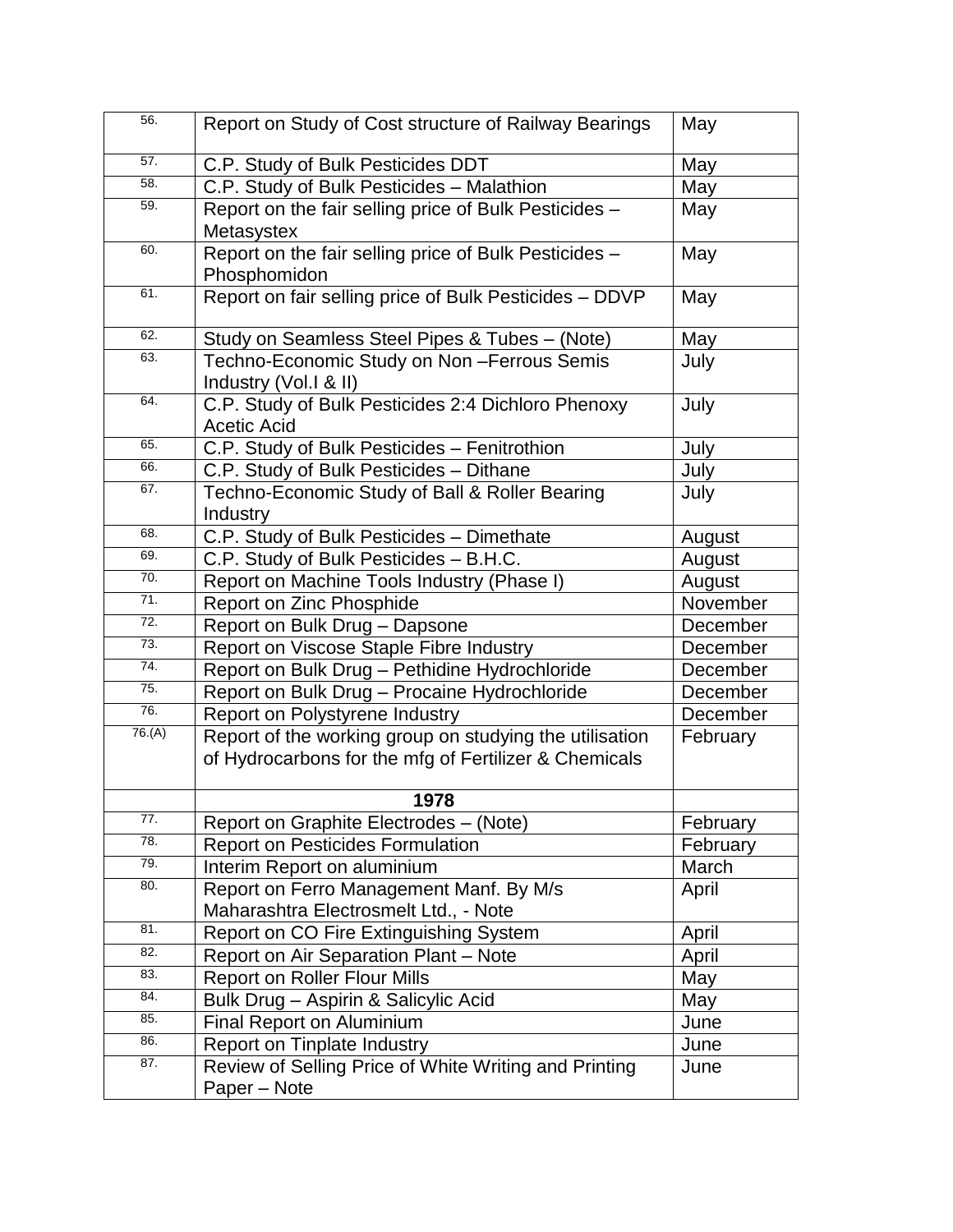| 88.    | Impact of changes in imports on Jute Industry-Note     | July      |
|--------|--------------------------------------------------------|-----------|
| 89.    | Report on Machine Tools Industry(Phase III)            | July      |
| 90.    | Report on Bulk Drug - Betamethasone                    | August    |
| 91.    | Report on Aluminium Phosphide                          | October   |
| 92.    | Report on Tyres & Tubes                                | September |
| 93.    | Report on Bulk Drug - Trimethoprim                     | December  |
| 94.    | Report on Bulk Drug - Ampicillin Anhydrous             | December  |
| 95.    | Report on Bulk Drug - Sulphamethoxazole                | December  |
| 96.    | Pricing of D.M.T.                                      | December  |
| 97.    | Report on soda Ash                                     | December  |
| 97.(A) | Report on Ship building industry                       |           |
| 97.(B) | Cement distribution & Freight policy                   |           |
| 97.(C) | Cement Industry (High Level Committee)                 | December  |
| 97.(D) | Procedure for selection of consultant for Gas Based    | August    |
|        | Ammonia Plants                                         |           |
|        | 1979                                                   |           |
| 98.    | <b>Report on Bundy Tubes</b>                           | January   |
| 99.    | A review of fair price of Railway Steel Products       | February  |
| 100.   | Report on Cat. III Bulk Drug - Cyclizine Hydrochloride | February  |
|        |                                                        |           |
| 101.   | Report on Cat. III Bulk Drug - Kanamycin A Acid        | February  |
|        | Sulphate                                               |           |
| 102.   | Report on Cat. III Bulk Drug Diloxanide Fureate        | February  |
| 103.   | Pricing of Benzene - Note                              | March     |
| 104.   | Pricing of Toluene - Note                              | March     |
| 105.   | Cat. III Bulk Drug - Vitamin B                         | March     |
| 106.   | Cat. III Bulk Drug - Vitamin B                         | March     |
| 107.   | Cat. III Bulk Drug - Sulphaguanidine                   | March     |
| 108.   | Nuclear Turbo Generator Sets manufactured by BHEL      | March     |
|        |                                                        |           |
| 109.   | Report on Cat. III Bulk Drug - Phenacetin              | March     |
| 111.   | Report on Cat. III Bulk Drug - Xylocaine & Lignocaine  | March     |
| 112.   | Cat. III Bulk Drug - Analgin                           | March     |
| 113.   | Cat. III Bulk Drug - Sulphadimidine                    | March     |
| 114.   | Cat. III Bulk Drug - DEC Citrate                       | March     |
| 115.   | Cat. III Bulk Drug - Phenobarbitone                    | March     |
| 116.   | Report on Polyester Staple Fibre                       | March     |
| 117.   | Report on Hindustan Photo Films                        | March     |
| 118.   | Report on Fish meal Industry                           | March     |
| 119.   | Report on Tooth Paste & Tooth Powder                   | March     |
| 120.   | Report on sheet Glass Industry                         | April     |
| 121.   | Cat. III Bulk Drug - Sulpha Cetamide                   | April     |
| 122.   | Report on Industry Alcohol                             | May       |
| 123.   | Report on Viscose Staple Fibre Spun Yarn               | May       |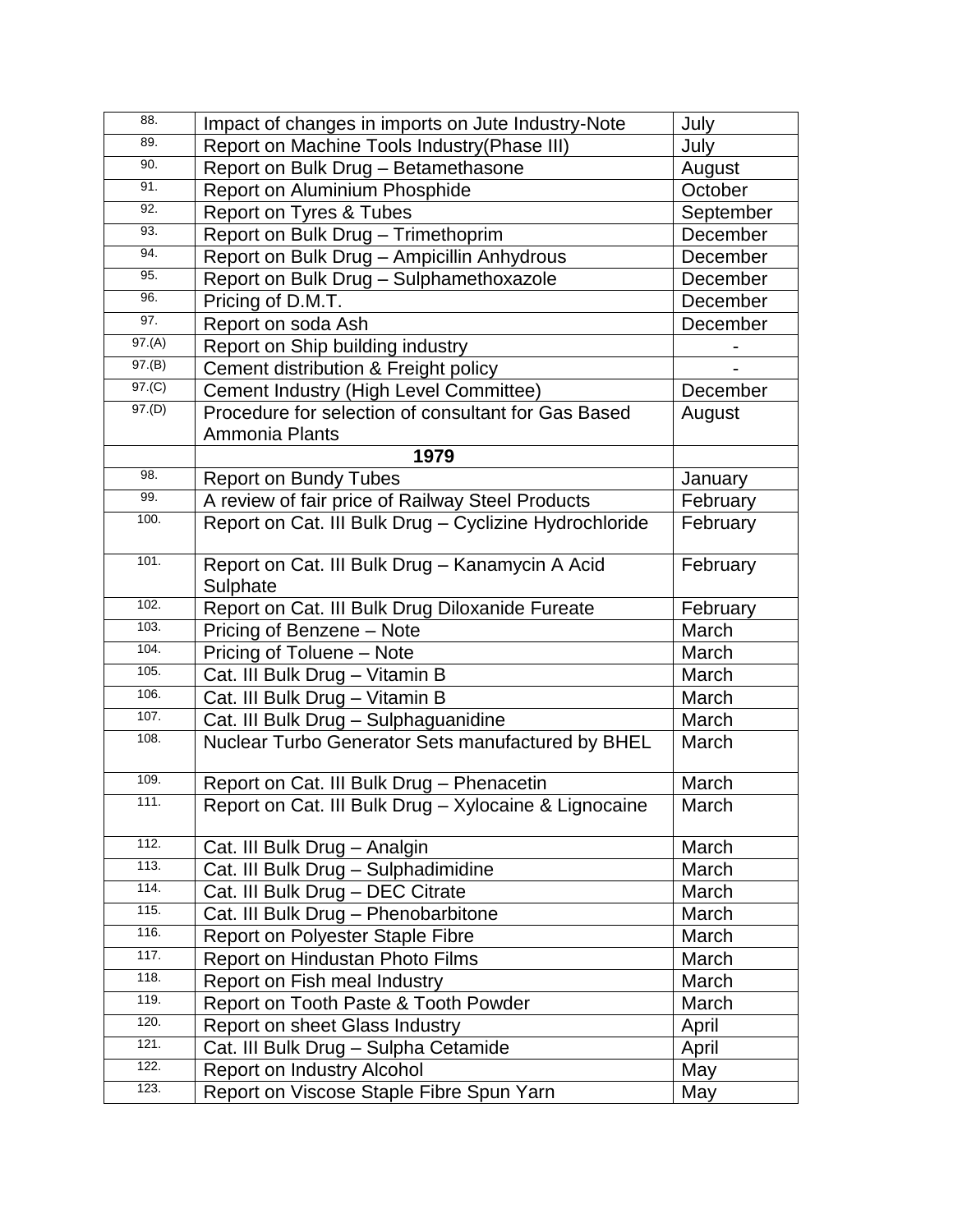| 124.    | <b>Report on Nepa Newsprint</b>                          | May       |
|---------|----------------------------------------------------------|-----------|
| 125.    | <b>Report on Safety Matches</b>                          | May       |
| 126.    | Report on Polyester Filament Yarn                        | May       |
| 127.    | Report on Conversion Cost of Fire Cartridges into        | May       |
|         | 70:30 Brass Strips                                       |           |
| 128.    | Cat. III Bulk Drug - Dextrose Anhydrous                  | June      |
| 129.    | Cat. III Bulk Drug - Ethyl Chloride                      | June      |
| 130.    | Cat. III Bulk Drug - Indomethacin                        | June      |
| 131.    | Cat. III Bulk Drug - Thiacetazone                        | June      |
| 132.    | Cat. III Bulk Drug - Insulin                             | June      |
| 133.    | Revision of Retention/pooled prices for Aluminium        | August    |
|         | metal                                                    |           |
| 134.    | Quick C.P. Study of 'Soda Ash' - Note                    | August    |
| 135.    | Updating the input prices relating to production/sale of | August    |
|         | viscose staple fibre - Note                              |           |
| 136.    | Report on 'Caprolactum'                                  | August    |
| 137.    | Cat. III Bulk Drug - Dexamethasone                       | August    |
| 138.    | Cat. III Bulk Drug - Halothane-ACCI                      | September |
| 139.    | Cat. III Bulk Drug - Tetrimisol-ACCI                     | September |
| 140.    | Cat. III Bulk Drug - Primidone-ACCI                      | September |
| 141.    | Cat. III Bulk Drug - Cetrimide-ACCI                      | September |
| 142.    | Cat. III Bulk Drug - Chlorhexidine Digluconate-ACCI      | September |
| 143.    | Cat. III Bulk Drug - Tolbutamide                         | September |
| 144.    | Cat. III Bulk Drug - Para-chloro Metaxylenol(PCMX)       | September |
| 144(A)  | Conversion cost of cartridges into Brass Strips          | May       |
| 144(B)  | <b>Industry Profiles Cement</b>                          |           |
| 144 (C) | <b>Industry Profiles Aluminium Phosphide</b>             |           |
| 144(D)  | <b>Industry Profiles Pesticides BHC, Malathion</b>       |           |
| 144(E)  | Industry Profiles Nitrogenous & (Phosphate fertilizers)  |           |
| 144(F)  | <b>Industry Profiles - Roller Flour Mills</b>            |           |
| 145.    | Cat. III Bulk Drug - Boric Acid                          | September |
| 146.    | Cat. III Bulk Drug - Broxyquinoline                      | September |
| 147.    | Cat. III Bulk Drug - Brobenzoxaline                      | September |
| 148.    | Cat. III Bulk Drug - Cyproheptadine HCL                  | September |
| 149.    | Cat. III Bulk Drug - Xanthinol Nicotinate                | September |
| 150.    | Cat. III Bulk Drug - Glybedamide                         | September |
| 151.    | Quick C.P. Study of 'Camphor'                            | September |
| 152.    | Cat. III Bulk Drug - Cyclopenthiazide                    | October   |
| 153.    | Cat. III Bulk Drug - Guanethidine Sulphate               | October   |
| 154.    | Cat. III Bulk Drug - Phanquone                           | October   |
| 155.    | Cat. III Bulk Drug - Dihydralaizine Sulphate             | October   |
| 156.    | Cat. III Bulk Drug - Prednisolone                        | October   |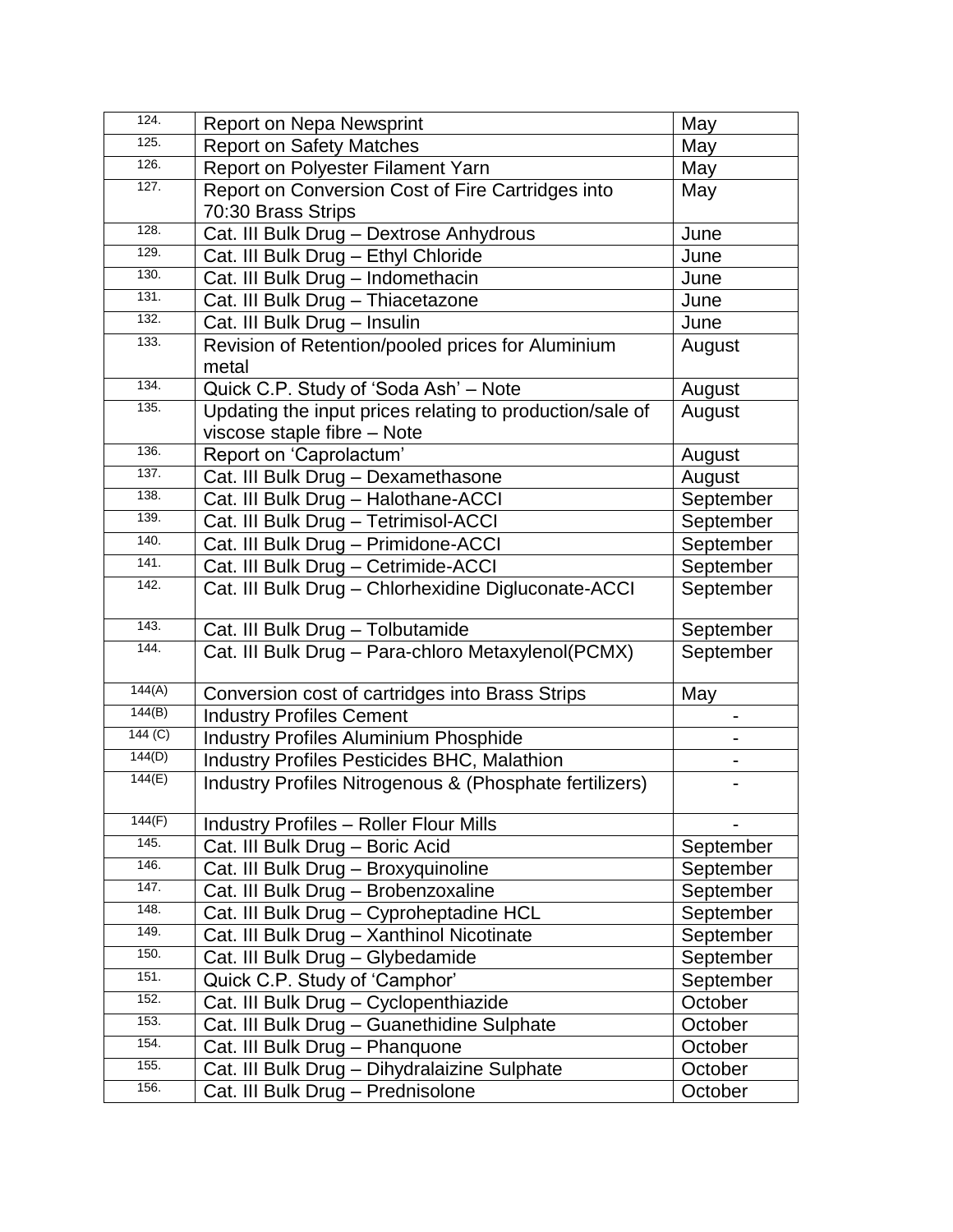| 157.    | Cat. III Bulk Drug - Ephedrine HCL                  | November |
|---------|-----------------------------------------------------|----------|
| 158.    | Cat. III Bulk Drug - Vitamin C                      | November |
| 159.    | Cat. III Bulk Drug - Baralgon Ketone                | November |
| 160.    | Cat. III Bulk Drug - Benzocaine I.P.                | November |
| 161.    | Cat. III Bulk Drug - Prenylamine Lactate            | November |
| 162.    | Cat. III Bulk Drug - Morphine                       | November |
| 163.    | Cat. III Bulk Drug - Vitamin B12                    | November |
| 164.    | Cat. III Bulk Drug - Premethazine                   | December |
| 165.    | Cat. III Bulk Drug - P.M.T.                         | December |
| 166.    | Cat. III Bulk Drug - Frusemide                      | December |
| 166(A)  | Aluminium Industry                                  | December |
| 166(B)  | Methodology of price fixation                       | December |
| 166 (C) | Nitrogenous & Phosphate Fertilizer Ind.             | December |
|         | 1980                                                |          |
| 167.    | Cat. III Bulk Drug - Mestranol1                     | February |
| 168.    | Cat. III Bulk Drug - Ethisterone                    | February |
| 169.    | Cat. III Bulk Drug - Clofibrate                     | February |
| 170.    | Cat. III Bulk Drug - Ampicillin Trihydrate          | February |
| 171.    | Cat. III Bulk Drug - Nikethamide IP & Calcium       | February |
|         | Nikethamide                                         |          |
| 172.    | Cat. III Bulk Drug - Dehydroemitine Dihydrochloride | February |
|         |                                                     |          |
| 173.    | Cat. III Bulk Drug - Tetracycline                   | February |
| 174.    | Cat. III Bulk Drug - Quinine                        | February |
| 175.    | Cat. III Bulk Drug - Quinidine                      | February |
| 176.    | <b>Report on Copper Industry</b>                    | February |
| 177.    | Report on Zinc Industry                             | February |
| 178.    | Cat. I Bulk Drug - Hydrochlorothiazide              | February |
| 179.    | Report on Citric Acid                               | March    |
| 180.    | Cat. III Bulk Drug - Lynestrenol                    | March    |
| 181.    | Cat. III Bulk Drug - Probenecid                     | March    |
| 182.    | Cat. III Bulk Drug - Vitamin P                      | March    |
| 183.    | Cat. III Bulk Drug - Pyrazinamide                   | March    |
| 184.    | Cat. III Bulk Drug - Amphotericin                   | March    |
| 185.    | Cat. III Bulk Drug - Ethynyl Cestradiol             | March    |
| 186.    | Cat. III Bulk Drug - Acetazolamide                  | March    |
| 187.    | Cat. III Bulk Drug - Prednisone                     | March    |
| 188.    | Cat. III Bulk Drug - Sodium Salicylate & methyl     | March    |
|         | Salicylate                                          |          |
| 189.    | Cat. III Bulk Drug - Ibuprofen                      | March    |
| 190.    | Cat. III Bulk Drug - Ether                          | March    |
| 191.    | Cat. III Bulk Drug - Vitamin E Acetate              | March    |
| 192.    | Cat. III Bulk Drug - Digoxin                        | March    |
| 193.    | Cat. III Bulk Drug - Calcium lacto binate           | March    |
| 194.    | Cat. III Bulk Drug - Magnesium Hydroxide            | March    |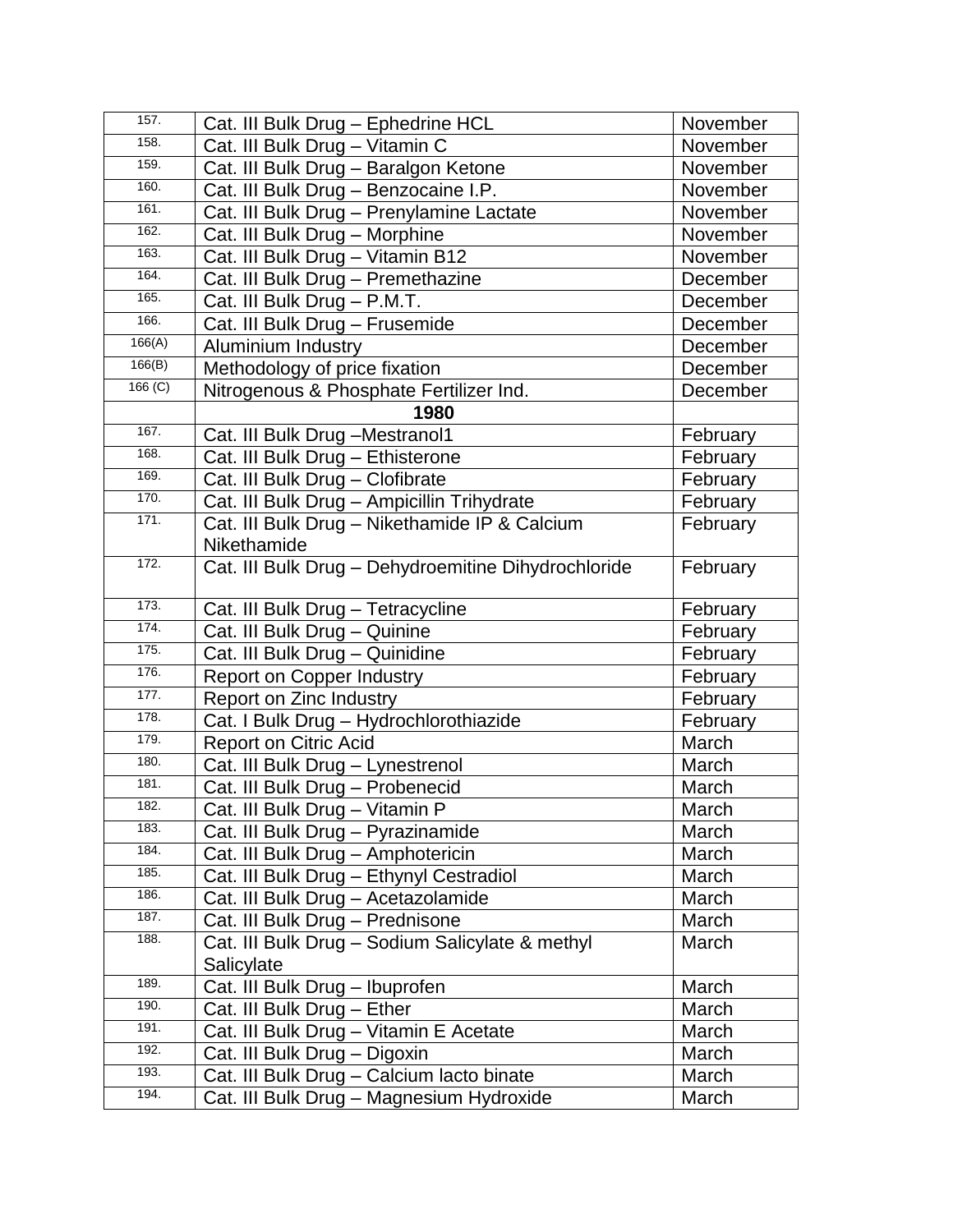| 195. | Cat. III Bulk Drug - Folic Acid                         | March |
|------|---------------------------------------------------------|-------|
| 196. | Cat. III Bulk Drug - Chlorphenesin                      | March |
| 197. | Cat. III Bulk Drug - Hydrocortisone, Hydrocortisone     | March |
|      | Acetate & Hydrocortisone Hemi-Succinate                 |       |
| 198. | Cat. III Bulk Drug - Vitamin K & its derivatives        | March |
| 199. | Cat. III Bulk Drug - Nitrofurantoin                     | March |
| 200. | Cat. III Bulk Drug - Pyrimethamine                      | March |
| 201. | Cat. III Bulk Drug - Mepyramine Maleate                 | March |
| 202. | Cat. III Bulk Drug - Pseudo-Ephedrine                   | March |
| 203. | Cat. III Bulk Drug - Sulphadiazine                      | March |
| 204. | Cat. III Bulk Drug - Erythromycin                       | March |
| 205. | Cat. III Bulk Drug - Sulphamazole                       | March |
| 206. | Cat. III Bulk Drug - INH                                | March |
| 207. | Cat. III Bulk Drug - Chloramphenicol                    | March |
| 208. | Cat. III Bulk Drug - Phltalyl Sulphathiazole            | March |
| 209. | Cat. III Bulk Drug - Amodiaquine                        | March |
| 210. | Cat. III Bulk Drug - Sodium PAS & Calcium B PAS         | March |
| 211. | Cat III Bulk Drug - Calcium PAS & Calcium B PAS         | March |
| 212. | Gas Cylinders manufactured by BPCL                      | April |
| 213. | Cat. II Bulk Drug- Ethambutol HCL                       | April |
| 214. | Cat. I Bulk Drug - Streptomycin Sulphate                | April |
| 215. | Pig Iron & Steel - Compensation for cost increases with | May   |
|      | the 'Base Date' as 1.4.79 and compensation for          |       |
|      | uncovered cost prior to 1.4.79                          |       |
| 216. | Cat. I Bulk Drug - Benzathine Penicillin                | May   |
| 217. | Escalation formula in respect of the price of railway   | May   |
| 218. | material - Note                                         |       |
| 219. | Cat.II Bulk Drug - Chloroquine Phosphate                | May   |
| 220. | Cat.III Bulk Drug- Penicillin                           | May   |
| 221. | Cat.IIIBulk Drug - Calcium Lactgate                     | June  |
| 222. | Cat.III Bulk Drug - Pheniramine Maleate                 | June  |
| 223. | Cat.III Bulk Drug - Bephnium Hydroxy Napthoate          | June  |
| 224. | Cat.III Bulk Drug - Methdilazine Hydrochloride          | June  |
| 225. | Cat.III Bulk Drug - Manufactured by ACCI                | June  |
| 226. | Cat.III Bulk Drug - Heparin sodium                      | June  |
|      | Cat.III Bulk Drug - Dexazamethasone Trim ethyl          | June  |
| 227. | Acetate                                                 |       |
| 228. | Cat.III Bulk Drug - Phenformin Hydrochloride            | June  |
| 229. | Cat.III Bulk Drug - Light Kaolin I.P.                   | June  |
| 230. | Cat.III Bulk Drug - Diphenhydramine Hydrochloride       | June  |
|      | Exemption of Excise Duty on Polypropylene Staple        | June  |
| 231. | Fibre                                                   |       |
|      | Capacity expansion in the Automobile Tyres & Tubes      | July  |
| 232. | <b>Industry – Note</b>                                  |       |
|      | Pig Iron & Steel - Fair stockyard margins               | July  |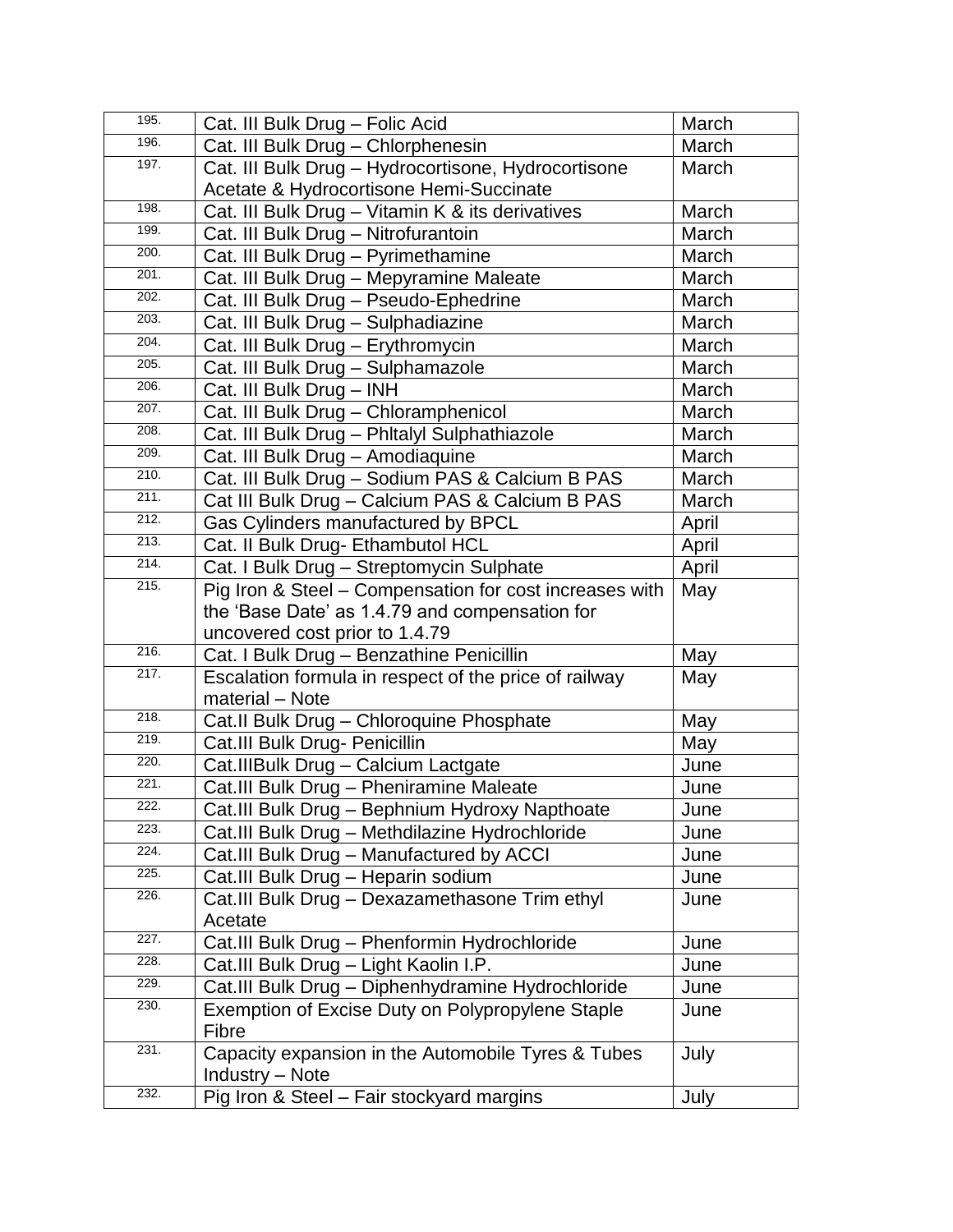| 233. | Aluminium - Updating - Note on                  | July      |
|------|-------------------------------------------------|-----------|
| 234. | Pipazethate HCL                                 | July      |
| 235. | Dimenhydrinate                                  | July      |
| 236. | <b>DL-Panthenol</b>                             | July      |
| 237. | <b>Chlorpheniramine Maleate</b>                 | July      |
| 238. | Spironolactone                                  | July      |
| 239. | Gas gangrene Antitoxin                          | July      |
| 240. | <b>Magnesium Trisilicate</b>                    | July      |
| 241. | White Printing & Cream Woven Paper - Interim    | July      |
| 242. | <b>Calcium Gluconate</b>                        | August    |
| 243. | Metronidazole                                   | August    |
| 244. | Netgixsaked                                     | August    |
| 245. | Menthol                                         | August    |
| 246. | <b>Ferrous Gluconate</b>                        | August    |
| 247. | Sulphaphenazol Sodium & Sulphasomidine Sodium - | August    |
|      | Two drugs intermediates                         |           |
| 248. | Chlorpropamide - Bulk drug                      | August    |
| 249. | Diphtheria Antitoxin - Bulk drug                | August    |
| 250. | Noscapine Campho Sulphate - Bulk drug           | August    |
| 251. | Oxy-phenyl Butazone - Bulk drug                 | August    |
| 252. | Hyoscine - Bulk drug                            | August    |
| 253. | Riboflavin-S-Phosphate sodium - Bulk drug       | August    |
| 254. | Tetanus Antitoxin - Bulk drug                   | August    |
| 255. | Ephedrine Resinate - Bulk drug                  | August    |
| 256. | Emetine Hydrochloride - Bulk drug               | August    |
| 257. | Phenyl Butazone - Bulk drug                     | August    |
| 258. | Piperazine - Bulk drug                          | September |
| 259. | ICHQ - Bulk drug                                | September |
| 260. | DIHQ - Bulk drug                                | September |
| 261. | Ethylene Oxide - Bulk drug                      | September |
| 262. | Spun Silk and Noil Yarn                         | September |
| 263. | Methyl Imidazole - Drug Intermediate            | September |
| 264. | Meta-amino-phenol - Drug Intermediate           | September |
| 265. | Acetanilide - Drug Intermediate                 | September |
| 266. | Para Nitro Chlorobenzene - Drug Intermediate    | September |
| 267. | <b>Viscose Staple Fibre</b>                     | October   |
| 268. | <b>Industrial Explosives</b>                    | October   |
| 269. | <b>Tin Plate Industry</b>                       | October   |
| 270. | Picoline - Drug Intermediate                    | October   |
| 271. | Para Nitro Benzoic Acid - Drug Intermediate     | October   |
| 272. | Prednidazolone Acetate - Bulk Drug              | October   |
| 273  | Isoxsuprine Hcl (Provisional)                   | November  |
| 274  | Vanaspati Industry                              | December  |
| 275  | Toxoids (Tetanus, Diphtheria & Pertussis)       | December  |
| 276  | Vitamin 'A'                                     | December  |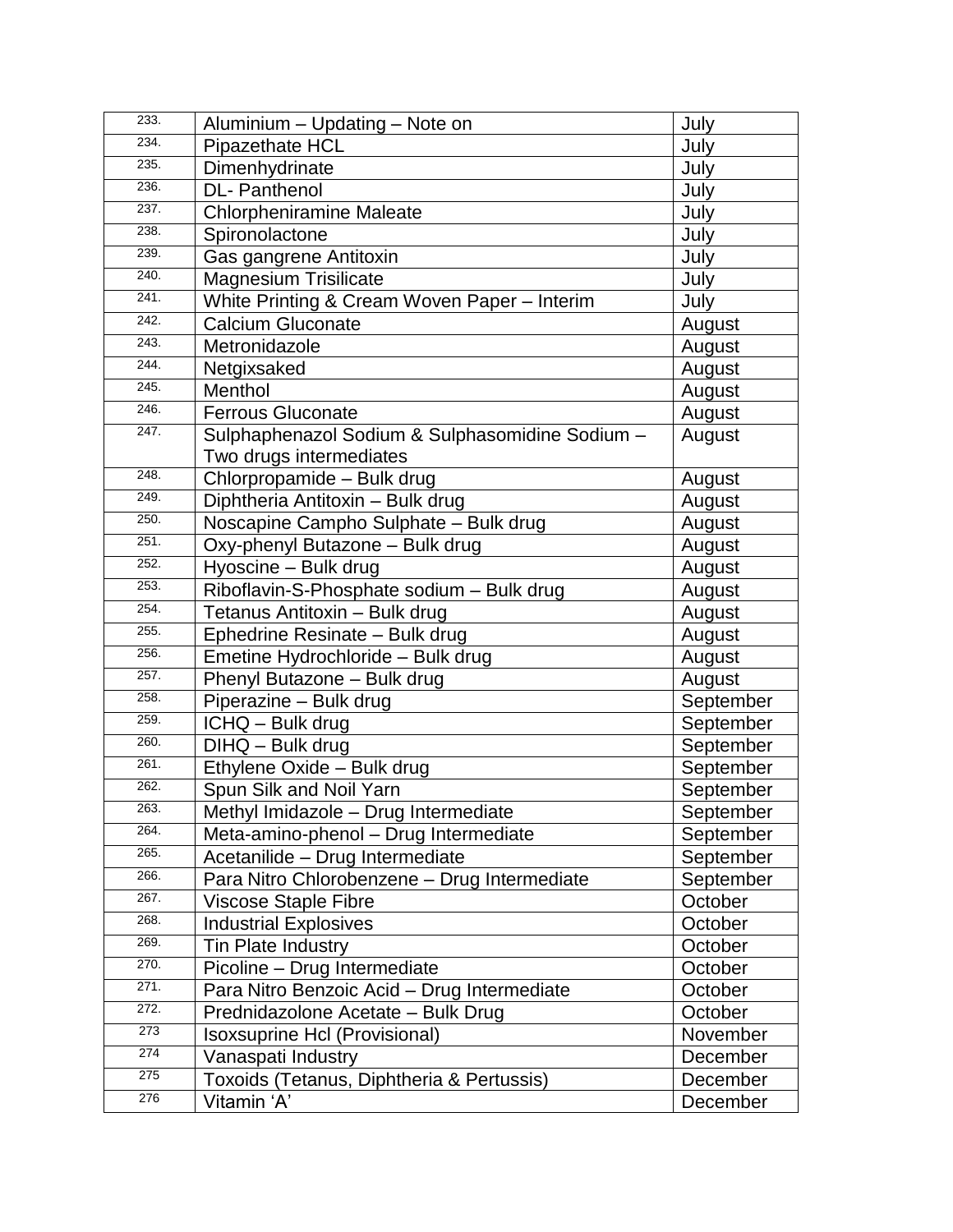| 277              | Buclizine, Meclizine and Hydroxyzine                                                                              | December  |
|------------------|-------------------------------------------------------------------------------------------------------------------|-----------|
| $\overline{278}$ | Sulphaphenazole, Sulphasomidine and                                                                               | December  |
|                  | Sulphasomidine Microcrystalline                                                                                   |           |
| 279              | Niacin and Niacinamide                                                                                            | December  |
| 280              | Chloramphenicol (L-Base & S-Base)                                                                                 | December  |
| 281              | INH (Revised)                                                                                                     | December  |
| 282              | Ethyl Morphine Hcl                                                                                                | December  |
|                  | 1981                                                                                                              |           |
| 283              | The fair level of import duty on 316 L Stainless Surgical                                                         | March     |
|                  | bone implants (note on)                                                                                           |           |
| 284              | The Cost of gumming of postage stamp papers                                                                       | March     |
| 285              | Nor ethisterone Acetate (Provisional)                                                                             | March     |
| 286              | Excise Duty Exemption for HDPE woven sacks - Note                                                                 | March     |
| 287              | Pig Iron & Steel - Compensation for cost increases                                                                | March     |
| 288              | Grant of Excise Duty exemption on polyols based on<br><b>Caster Oil</b>                                           | March     |
| 289              | Fair level of Excise Duty on Acrylic Fibre                                                                        | April     |
| 290              | Products Manufactured by Lubrizol India Limited                                                                   | May       |
| 291              | Thermoplastics                                                                                                    | May       |
| 292              | Amoxicillin (Provisional)                                                                                         | June      |
| 293              | <b>Agricultural Tractors</b>                                                                                      | June      |
| 294              | Coastal Freight Structure of Coal and Salt                                                                        | June      |
| 295              | Export duty on Mica                                                                                               | June      |
| 296              | Paper Industry                                                                                                    | August    |
| 297              | Riboflavin-5-Phosphate Sodium                                                                                     | August    |
| 298              | Sulphamethizole                                                                                                   | September |
| 299              | Jute                                                                                                              | September |
| 300              | <b>HDPE &amp; Ethylene</b>                                                                                        | October   |
| 301              | <b>Woollen Industry</b>                                                                                           | October   |
| 302              | IDPL Drugs - Analgin, Phenacetin, Phenobarbitone,<br>sodium Phenobarbitone, Sulphaguanidine and<br>Sulphadimidine | November  |
| 303              | Ethambutol Hydrochloride                                                                                          | November  |
| 304              | <b>Detigon Substance</b>                                                                                          | November  |
| 305              | <b>Cement Industry</b>                                                                                            | December  |
|                  | 1982                                                                                                              |           |
| 306              | Iron Ore raised by NMDC                                                                                           | January   |
| 307              | <b>ABS Resins</b>                                                                                                 | January   |
| 308              | Trimethoprim (Bulk Drug)                                                                                          | February  |
| 309              | Ten major ports - Study on                                                                                        | February  |
| 310              | OSSEIN - Duty Draw back and Cash Compensatory<br>Support                                                          | February  |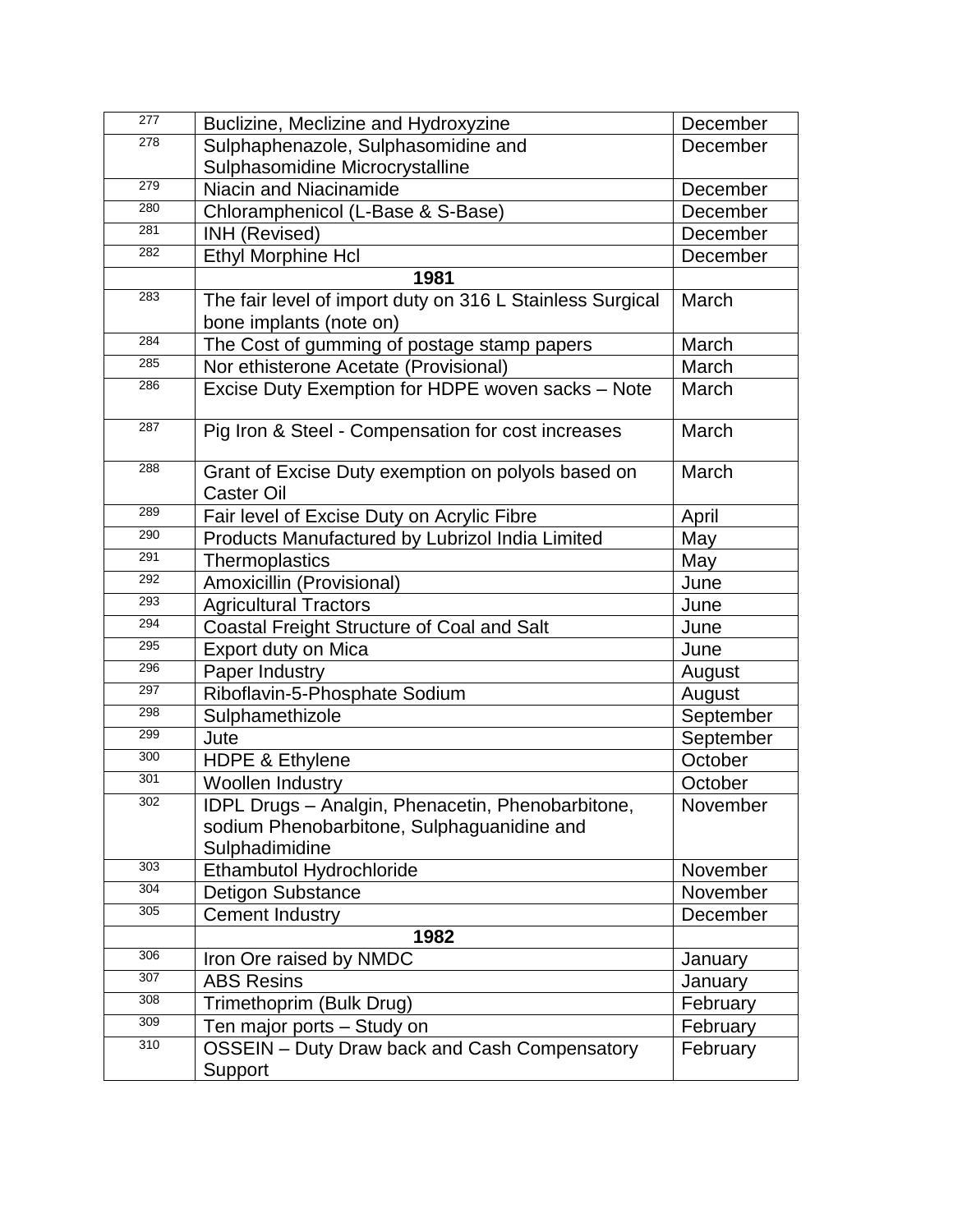| 311 | PVC Leather Cloth - Duty Draw back and cash                                                                                                            | February  |
|-----|--------------------------------------------------------------------------------------------------------------------------------------------------------|-----------|
|     | Compensatory support                                                                                                                                   |           |
| 312 | Report on the Study of Newsprint Industry                                                                                                              | May       |
| 313 | Quick Study of Costs & Prices of Passenger Cars                                                                                                        | May       |
| 314 | Quick Study of Costs & Prices of Commercial Vehicles                                                                                                   | June      |
| 315 | Quick Study of Costs & Prices of Scooter(Two<br>Wheelers)                                                                                              | June      |
| 316 | <b>Report on Automotive</b>                                                                                                                            | July      |
| 317 | Sulphamethoxazole - Cat.III Bulk Drug                                                                                                                  | July      |
| 318 | Styrene Butadiene Rubber mfd. By Synthetics &<br>Chemicals Ltd.                                                                                        | August    |
| 319 | Cost Price Study of Carbon Steel Blooms supplied by<br>ASP and MISCO to BHEL                                                                           | August    |
| 320 | Milling Margin for Roller Flour Mills                                                                                                                  | August    |
| 321 | Vitamin B - 1 Mononitrate                                                                                                                              | August    |
| 322 | Caffeine Any hydrous                                                                                                                                   | August    |
| 323 | Chloramphenicol Monostearyl Glycolate (Rich Starch<br>(50:50) Cat.III Bulk Drug                                                                        | August    |
| 324 | Soda Ash                                                                                                                                               | September |
| 325 | Study on White Writing and Printing Paper reappraisal<br>of escalations in input costs                                                                 | September |
| 326 | <b>Study on Steel Industry</b>                                                                                                                         | November  |
| 327 | Dapsone                                                                                                                                                | December  |
| 328 | Vitamin D-3                                                                                                                                            | December  |
| 329 | <b>Pethidine HCL</b>                                                                                                                                   | December  |
|     | 1983                                                                                                                                                   |           |
| 330 | Man made Fibres                                                                                                                                        | February  |
| 331 | Aluminium                                                                                                                                              | February  |
| 332 | BHEL Cost: Sequel to COPU report on BHEL                                                                                                               | February  |
| 333 | Study on escalations kin input costs of Cement-Note on                                                                                                 | February  |
| 334 | <b>TAB/Cholera Vaccine</b>                                                                                                                             | March     |
| 335 | Propranolol Hydrochloride                                                                                                                              | March     |
| 336 | <b>Prenylamine Lactate</b>                                                                                                                             | March     |
| 337 | Fixation of Price by BICP for special quality billets<br>supplied by ASP Durgapur against DGS&D A/T No.<br>SMH-9/107/49/1002/21.3.73/PACC dt.10.8.1973 | April     |
| 338 | Study on Railway Wagons Pricing Committee                                                                                                              | May       |
| 339 | <b>Hindustan Photo Films</b>                                                                                                                           | May       |
| 340 | Buclosamide (Bulk Drug)                                                                                                                                | May       |
| 341 | Aspirin/Salicylic Acid IP (Bulk Drug)                                                                                                                  | May       |
| 342 | Mebendazol (Bulk Drug)                                                                                                                                 | May       |
| 343 | Tolbutamide (Bulk Drug)                                                                                                                                | May       |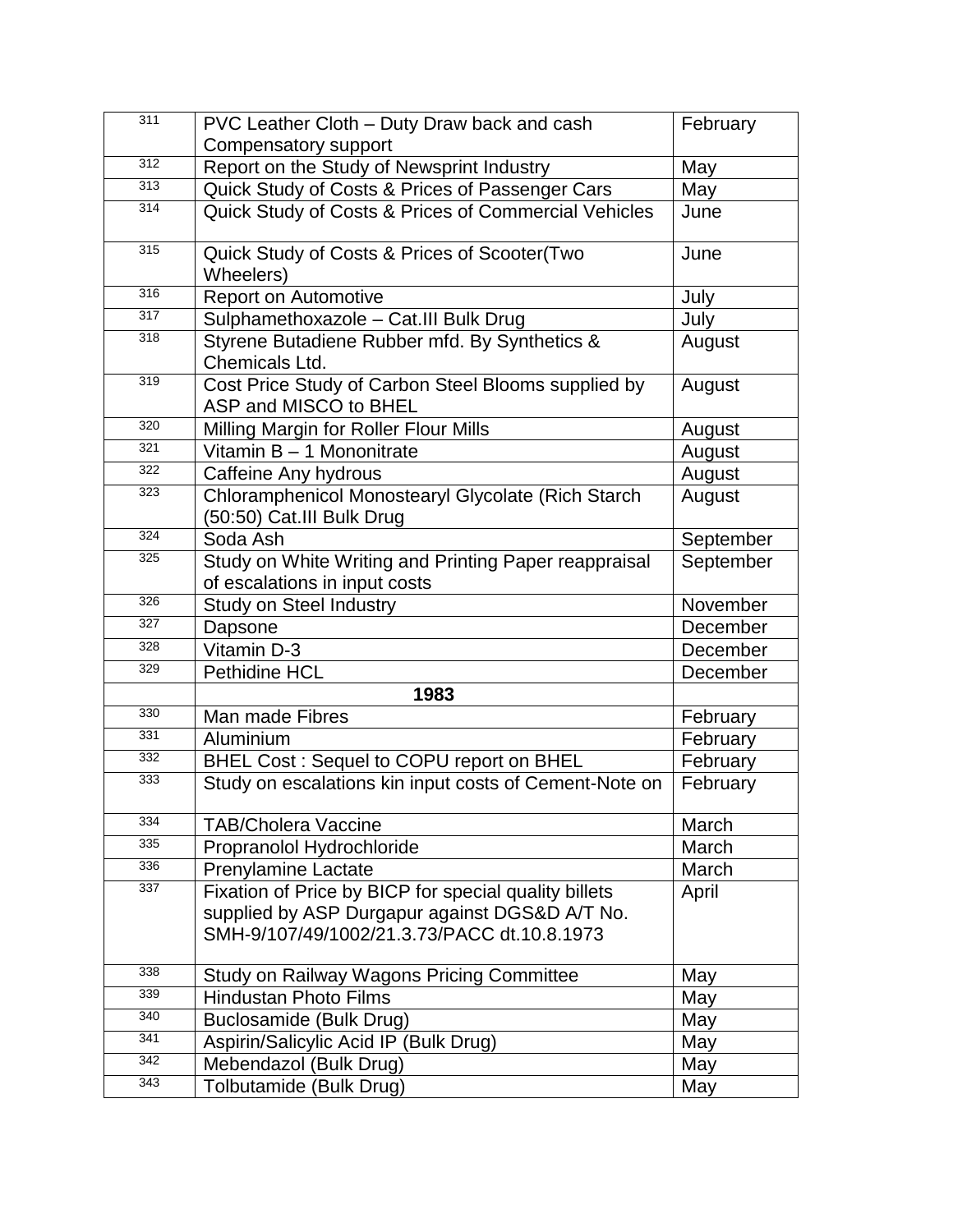| 344 | Dextrose Anhydrous (Bulk Drug)                                                               | May       |
|-----|----------------------------------------------------------------------------------------------|-----------|
| 345 | Coal                                                                                         | July      |
| 346 | <b>HCL Ephedrine (Bulk Drug)</b>                                                             | July      |
| 347 | ACC & ACSR Conductors - Duty Draw Back & Cash<br>Assistance for                              | July      |
| 348 | <b>Tyre Prices</b>                                                                           | July      |
| 349 | <b>Report on Sugar</b>                                                                       | August    |
| 350 | <b>Report on Ethyl Alcohol</b>                                                               | August    |
| 351 | Note on Dextrose Anhydrous                                                                   | October   |
| 352 | Economic Viability of Bhadrachalam Paper Board                                               | November  |
|     | 1984                                                                                         |           |
| 353 | Benzocaine I.P. - Bulk Drug                                                                  | January   |
| 354 | Ferric Ammonium Sulphate - Bulk Drug                                                         | January   |
| 355 | Jute                                                                                         | January   |
| 356 | Escalation on White & Printing Paper (Note)                                                  | February  |
| 357 | Escalation in Price of Levy Cement (Note)                                                    | February  |
| 358 | Pricing of Indigenous Newsprint by Committee under<br><b>BICP Chairman</b>                   | March     |
| 359 | Procaine Hydrochloride - Bulk Drug                                                           | March     |
| 360 | <b>Formic Acid</b>                                                                           | March     |
| 361 | Cash Compensatory Support/Duty drawback on the<br><b>Export Potential of Indian Bicycles</b> | March     |
| 362 | Silver Sulphadiazine - Bulk Drug                                                             | March     |
| 363 | Anaesthetic Ether - Bulk Drug                                                                | March     |
| 364 | <b>Thermoset Resins</b>                                                                      | March     |
| 365 | Metronidazole - Bulk Drug                                                                    | March     |
| 366 | Note on Exemption of Excise Duty for HDPE/PP Woven<br><b>Sacks</b>                           | May       |
| 367 | Ibuprofen - Bulk Drug                                                                        | August    |
| 368 | Report on CP and RP Coke                                                                     | August    |
| 369 | Report on Iron Ore                                                                           | August    |
| 370 | Report on Sugar for 1984-85 season                                                           | August    |
| 371 | <b>Report on Synthetic Rubber SBR/PBR</b>                                                    | September |
| 372 | Pricing of Molten Slag to be supplied to IISCO to                                            | September |
|     | Damodar Cement and Stag Ltd.,                                                                |           |
| 373 | Pyrautal Pamate Category III Bulk Drug - Note on                                             | September |
| 374 | Report on the guidelines in Costing and Pricing of<br>Products bring supplied to P&T         | September |
| 375 | Fixation of price of Dextropropoxy phone - Note on                                           | September |
| 376 | Report on 5-1/2 <sup>"</sup> Seamless-Costing-Pipes by ITCC<br>Calcutta                      | October   |
| 377 | Report on Fuel Injection                                                                     | October   |
| 378 | <b>Report on Opium Alkaloids</b>                                                             | December  |
| 379 | <b>Report on Tyre Cord</b>                                                                   | November  |
| 380 | Report on Vitamin A                                                                          | November  |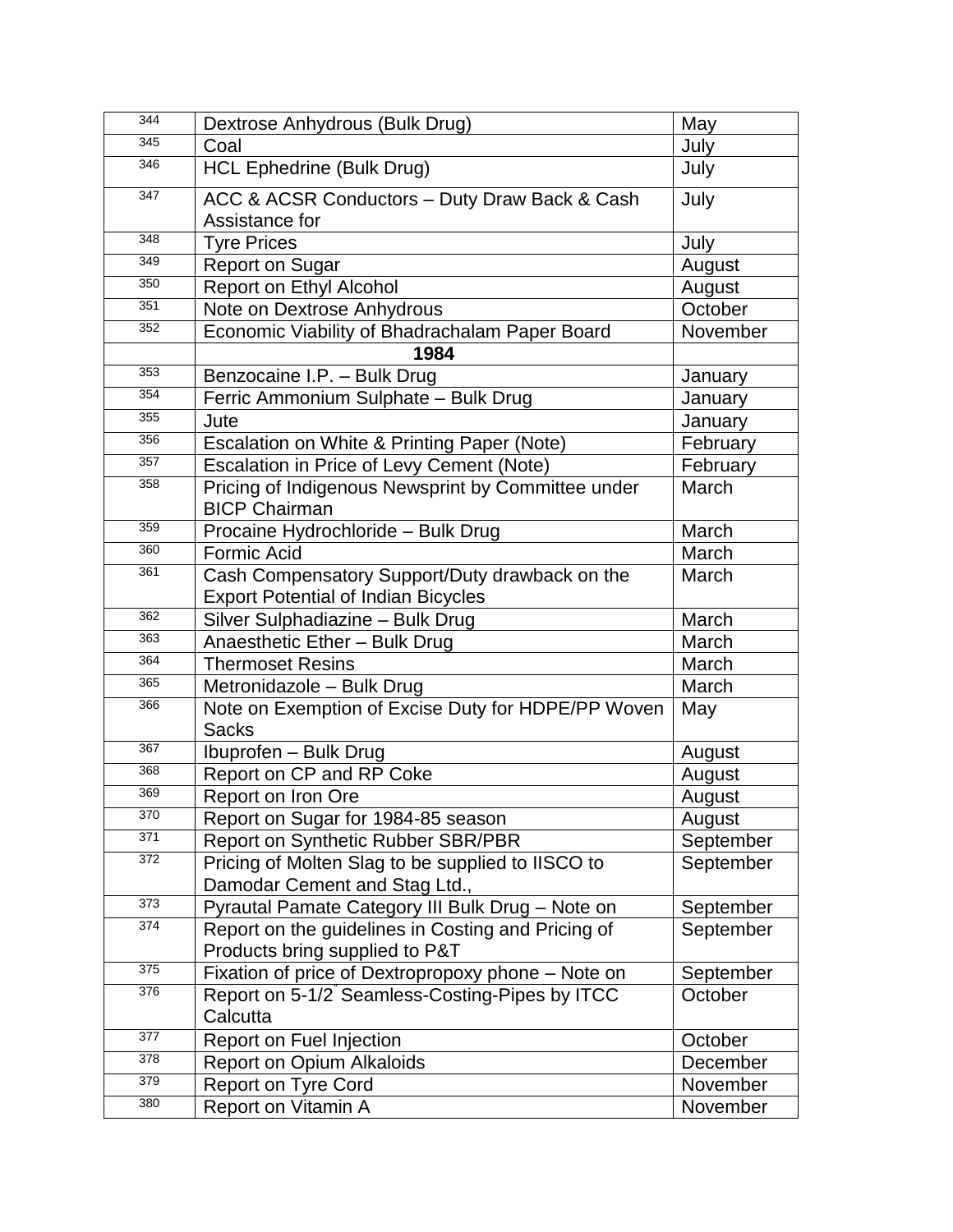| 381 | Report on Vitamin C                                      | November |
|-----|----------------------------------------------------------|----------|
| 382 | Conversion cost for soft Gelatine capsules               | November |
| 383 | Betamethasone                                            | November |
| 384 | Pricing of granulated slag to be supplied by Bhilai &    | November |
|     | Rourkela Steel Plants at Guwahati and Spit location - A  |          |
|     | Note on-                                                 |          |
|     | 1985                                                     |          |
| 385 | Revision in the Retention Prices of Aluminium            | January  |
|     | consequent on the revision of power tariff rates         |          |
| 386 | Excise Relief asked for by Mini-Cement Plants from       | January  |
|     | Kutch, Gujarat                                           |          |
| 387 | Note on Coal Prices (in Secret file)                     | January  |
| 388 | Bulk Drug - Piperazine and its salts                     | February |
| 389 | Chloroquine Phosphate - Bulk Drug                        | February |
| 390 | L. Methyl Dopa - Bulk Drug                               | February |
| 391 | Insulin - Bulk Drug                                      | February |
| 392 | <b>Chloramphenicol Powder</b>                            | February |
| 393 | Nitrofurazone                                            | February |
| 394 | Prednisolone                                             | February |
| 395 | <b>Prednisolone Acetate</b>                              | February |
| 396 | Hydrocortisone                                           | February |
| 397 | <b>Hydrocortisone Acetate</b>                            | February |
| 398 | Prednisone                                               | February |
| 399 | Note on Paper - Nagaland                                 | March    |
| 400 | Note on the reasonableness of increase in the price of   | March    |
|     | Passenger Car                                            |          |
| 401 | <b>Bulk Drug - Nitrofurantoin</b>                        | March    |
| 402 | Vitamin 'C' (M/s Jayant)                                 | March    |
| 403 | Report on Low Phosphorous Pig Iron                       | April    |
| 404 | Excise Duty on Styredix-200                              | April    |
| 405 | Cost of conversion of Palm Stearme to fatty Acid         | May      |
| 406 | Tyre Industry (Phase I)                                  | May      |
| 407 | Escalation in prices of White Writing and Printing Paper | June     |
| 408 | Bulk Drug - Vitamin B 2                                  | June     |
| 409 | Bulk Drug - Furazolidone                                 | June     |
| 410 | Escalation in Coal Prices - A Note on                    | July     |
| 411 | A note on Interim Prices for Fertilizer Grade Ammonium   | July     |
|     | Chloride                                                 |          |
| 412 | Pethidine Hydrochloride                                  | August   |
| 413 | Glybenclamide                                            | August   |
| 414 | Diphenoxylate Hydrochloride                              | August   |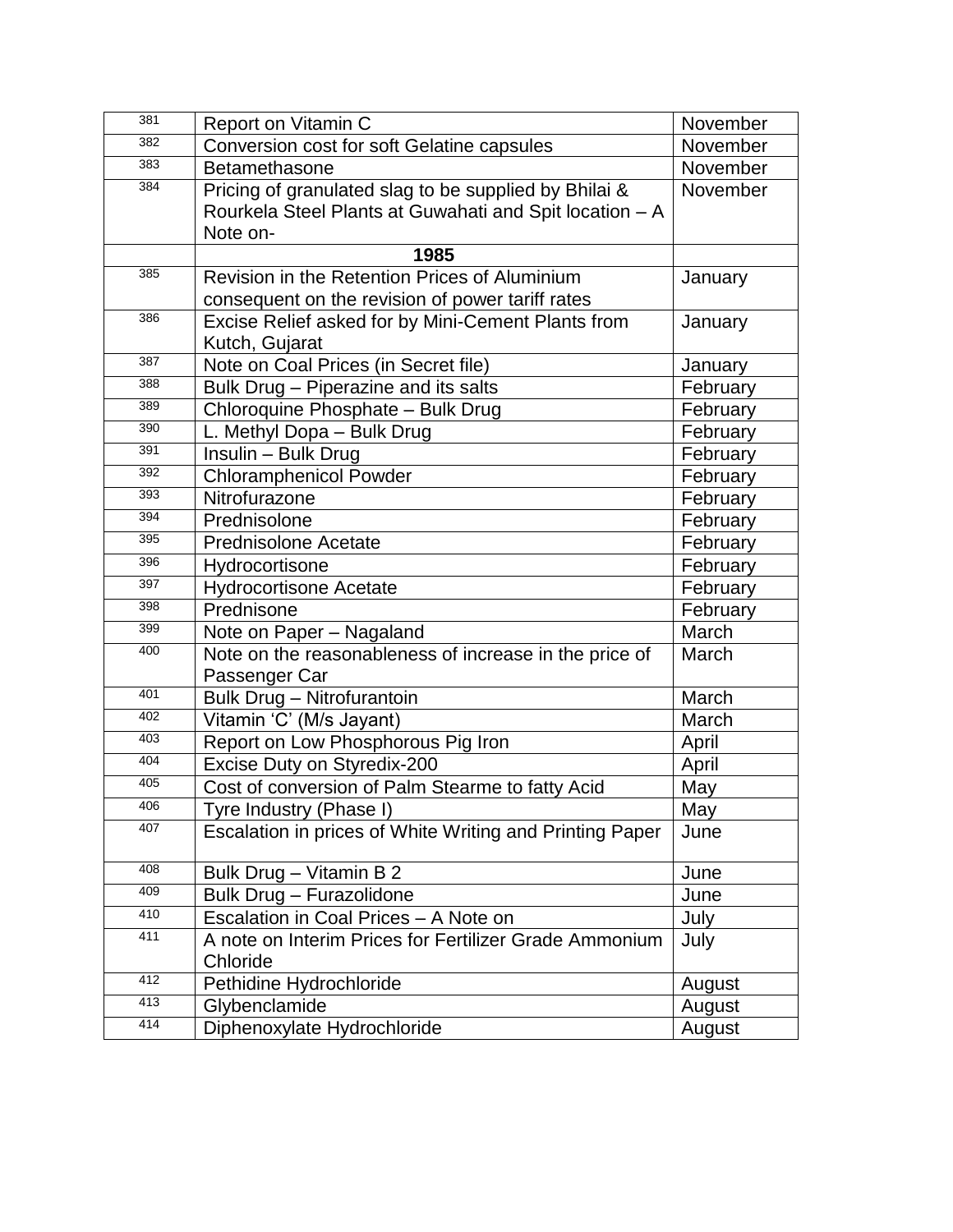| 415 | Sulphaectamide and its derivatives                                           | August    |
|-----|------------------------------------------------------------------------------|-----------|
|     |                                                                              |           |
|     | 1. Sulphaectamide I.P.                                                       |           |
|     | 2. Sodium Sulphaectamide I.P.                                                |           |
|     | 3. DRC Grade Sodium Sulphaectamide                                           |           |
|     | 4. Phthalyl Sulphaectamide I.P.                                              |           |
| 416 | Impact of increase in price of Caprolactum on price of                       | August    |
|     | Nylon Tyre Cord                                                              |           |
| 417 | Note on 1985/86 Budgetary Impact on the Cost/Price of                        | September |
|     | <b>Automotive Tyres</b>                                                      |           |
| 418 | Vitamin B-12                                                                 | September |
| 419 | Report on Exemption of Customs Duty to be levied on                          | September |
|     | imported newsprint                                                           |           |
| 420 | Report of Committee on Tariff Policy of Capital goods                        | September |
| 421 | Note on Escalation in Price of Newsprint                                     | October   |
| 422 | Report on Concession for Sick/New Cement Units                               | December  |
| 423 | Report on Tariff Impact on Comprehensiveness of                              | December  |
|     | Selected Cap. Goods                                                          |           |
| 424 | <b>Price Escalation on Aluminium</b>                                         | December  |
|     | 1986                                                                         |           |
| 425 | Note - The Bureau's views on Optimum Capacity size<br>of Sugar Crushing Unit | January   |
| 426 | Report on Cost Price Study of DMT/PTA                                        | January   |
| 427 | <b>Report on Bulk Drug PCMX</b>                                              | January   |
| 428 | Note on Scale Economics Capacities                                           | January   |
| 429 | <b>Streptomycin Sulphate</b>                                                 | February  |
| 430 | Fair Price for Stem Generators for the Nuclear Power                         | March     |
|     | Plant to be supplied by BHEL                                                 |           |
| 431 | Carbamazepine                                                                | March     |
| 432 | Notes on Export Incentive in India                                           | March     |
| 433 | <b>Report on Cost Price Study of Pesticides</b>                              | June      |
| 434 | Note on Pseudo Ephedrine Hydrochloride/Sulphate-                             | August    |
|     | <b>Bulk Drug</b>                                                             |           |
| 435 | Note on Scale Economics                                                      | August    |
| 436 | <b>Comments to Planning Commission on Cement Policy</b>                      | August    |
| 437 | <b>Comments to Planning Commission on Capital Goods</b><br>Policy            | August    |
| 438 | Comments to Deptt. of I.D. on Capital Goods                                  | August    |
| 439 | Proposal for Excise reduction on Deptt. of I.D.                              | August    |
| 440 | Comments to Deptt. of Mines on Aluminium Policy                              | August    |
| 441 | Finalization of Textile and Fibre Demand for Planning                        | August    |
| 442 | Commission                                                                   |           |
|     | Report on Maharashtra Gas Cracker Companies                                  | August    |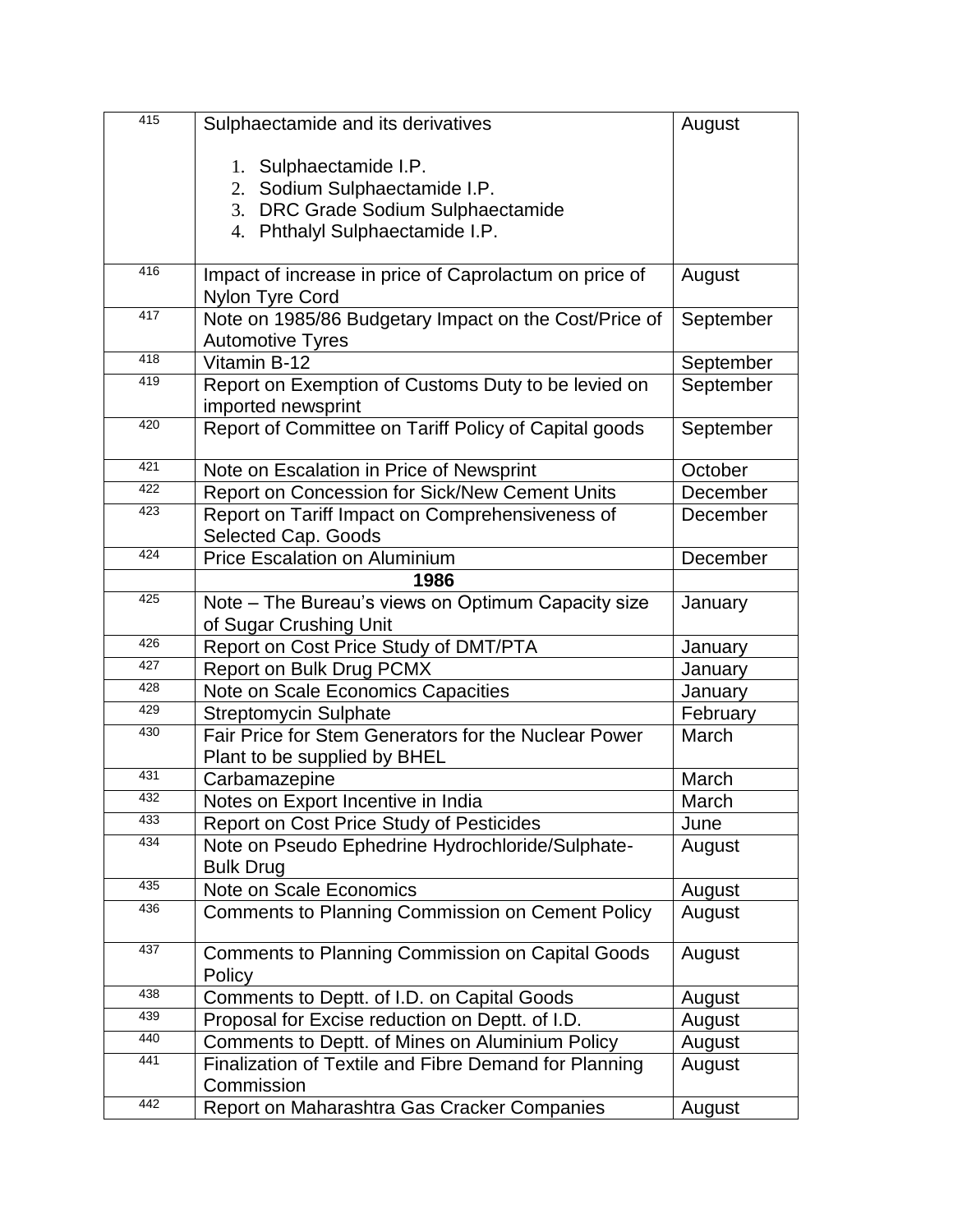| 443 | <b>Retention Prices of Aluminium Chloride</b>                                                                                                                                         | September |
|-----|---------------------------------------------------------------------------------------------------------------------------------------------------------------------------------------|-----------|
| 444 | Promethazine Hcl. And Promethazine Theo date                                                                                                                                          | September |
| 445 | Penicillin and its salts                                                                                                                                                              | September |
| 446 | Tetracycline                                                                                                                                                                          | September |
| 447 | <b>Chlortetracycline Hcl</b>                                                                                                                                                          | September |
| 448 | Dimethyl Chlortetracycline                                                                                                                                                            | September |
| 449 | Report on 2 <sup>nd</sup> Hooghy Bridge Superstructure Cost<br>Escalation                                                                                                             | September |
| 450 | Clofazimine (Astra-IDL)                                                                                                                                                               | September |
| 451 | Dexycline Para-Toluone Sulphate (Ranbaxy)                                                                                                                                             | September |
| 452 | Refampicin (M/s Avik)                                                                                                                                                                 | September |
| 453 | Note on PVC as a part of Tariff Policy<br>Recommendation for Thermoplastics Resins for the<br>Expert Group in Harmonisation of Licensing with Tariffs<br>(Deptt. of Economic Affairs) | September |
| 454 | Note on Fuel Injection Equipment clarification sought by<br>Deptt. of I.D. on BICP                                                                                                    | September |
| 455 | A note on fatty Alcohol Industry                                                                                                                                                      | October   |
| 456 | A note on cost price study of Base and spares<br>manufactured by BHCL for Marine Turbine Naval<br>Depots.                                                                             |           |
| 457 | Report on the cost structure and Profitability of four<br>Wood Based Industries in the Islands of Andaman &<br>Nicobar.                                                               |           |
| 458 | Report on Aluminium Industry                                                                                                                                                          |           |
| 459 | Bulk drug - Xanthinol Micotinate                                                                                                                                                      |           |
| 460 | Agricultural Implements and Pump sets                                                                                                                                                 |           |
|     | 1987                                                                                                                                                                                  |           |
| 461 | Riboflavin 51 Phosphate Sodium Vit. B2. Phosphate<br>Sod.                                                                                                                             |           |
| 462 | Sulphadiazine                                                                                                                                                                         |           |
| 463 | Paracetamol                                                                                                                                                                           |           |
| 464 | Sulphamosole                                                                                                                                                                          |           |
| 465 | Cephalexin (LTLA)                                                                                                                                                                     |           |
| 466 | Rephalexin (Penisyth Chemicals)                                                                                                                                                       |           |
| 467 | Levomisole (IEL Ltd.)                                                                                                                                                                 |           |
| 468 | Cephradine (M/s Synbictices Ltd.)                                                                                                                                                     |           |
| 469 | Plain Polyester Film                                                                                                                                                                  |           |
| 470 | Caprolactum                                                                                                                                                                           |           |
| 471 | Estimates of Int. Price of Newsprint to be produced<br>by M/s Rayalaseema Paper Mills Ltd.                                                                                            |           |
| 472 | Exemption from custom duty imported copper wire<br>bars/ rods by M/s HCL                                                                                                              |           |
| 473 | Standard cost payable to NMDC and VPT for Iron<br>Ore-export                                                                                                                          |           |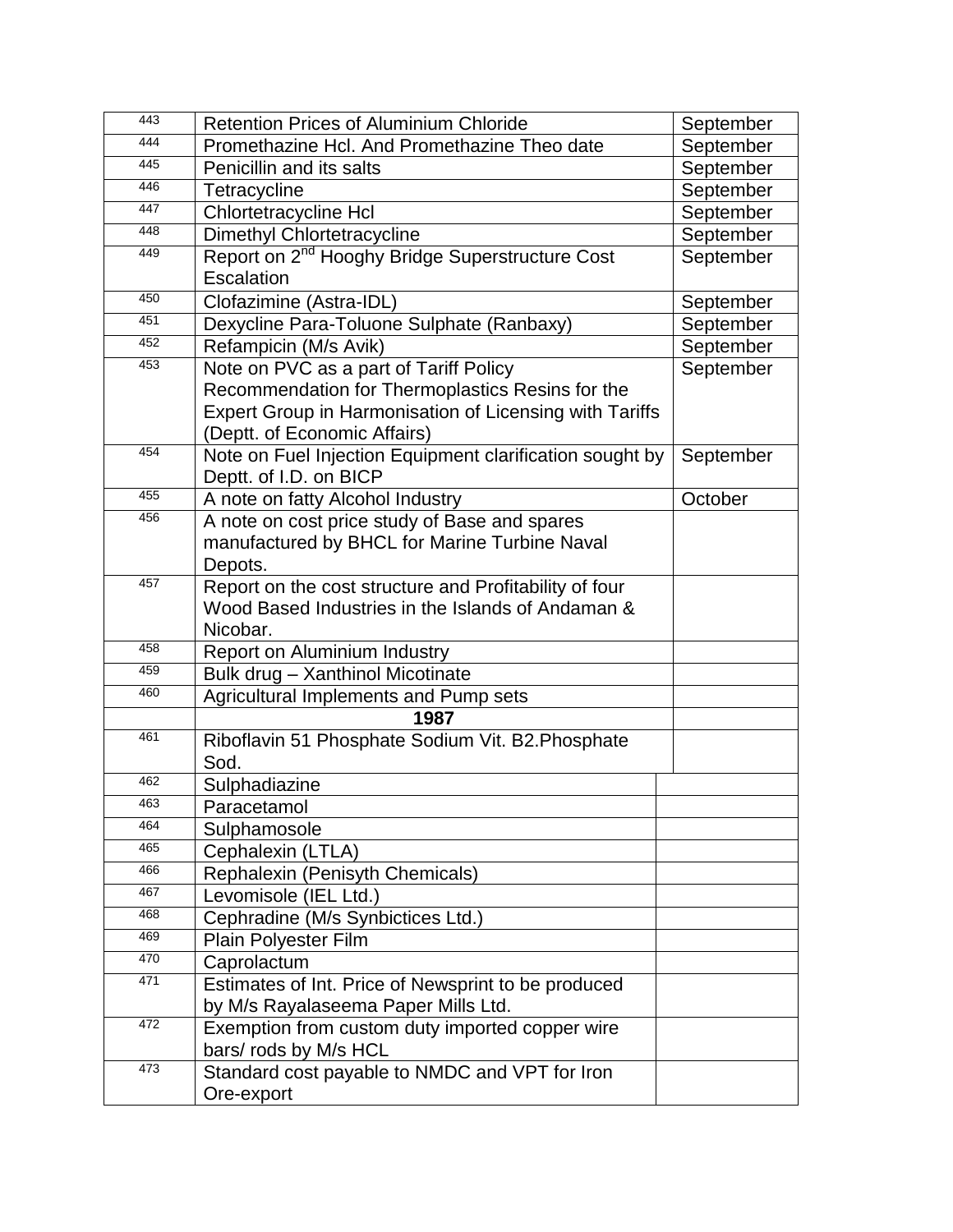| 474 | Notes on Energy Audit on Cement Industry               |
|-----|--------------------------------------------------------|
| 475 | Methanol                                               |
| 476 | Domestic Refrigerator Compressor                       |
| 477 | <b>Vinyl Acetate Monomer</b>                           |
| 478 | Theophylline (P.D.)                                    |
| 479 | Note on the request from TNPL for Fiscal               |
|     | concessions                                            |
| 480 | Possible measures to reduce retail price of syn. Fibre |
| 481 | Impact on 1986-87 Budget on tyre prices                |
| 482 | Oxy Tetracycline Hydrochloride                         |
| 483 | <b>Rutin Vitamin</b>                                   |
| 484 | 6-APA                                                  |
| 485 | Anti Tetanus Serum (ATS)                               |
| 486 | <b>Buclizine Mudlizine Hydroxyzine</b>                 |
| 487 | <b>Mini Cement Plants</b>                              |
| 488 | <b>Tyre Industry Phase II</b>                          |
| 489 | Sugar Industry phase I.                                |
| 490 | <b>Export Prospect of Iron Ore</b>                     |
| 491 | Antisnake Venem Serum                                  |
| 492 | Sulphaguanidine                                        |
| 493 | Vit. B.                                                |
| 494 | Sulphadimidine                                         |
| 495 | <b>Benzathine Penicillin</b>                           |
| 496 | Hydroxy ethyl theophylline                             |
| 497 | <b>Energy Audit of Paper Industry</b>                  |
| 498 | Quinine Sulphate and Quinidine Sulphate                |
| 499 | Ocean Going Vessels built by Public Sector             |
|     | Shipyards.                                             |
| 500 | Coal Pt. I                                             |
| 501 | Coal Part II New Energy Policy                         |
| 502 | Aluminium database monitoring                          |
| 503 | Committee on CAT II Drugs                              |
| 504 | Viscose Staple Fibre                                   |
| 505 | <b>Energy Audit of Aluminium Industry</b>              |
| 506 | Sodium P.                                              |
| 507 | Calcium P. Pas.                                        |
| 508 | <b>Pesticides</b>                                      |
| 509 | Auto Ancillian                                         |
| 510 | Electronics                                            |
| 511 | Thiacetazone                                           |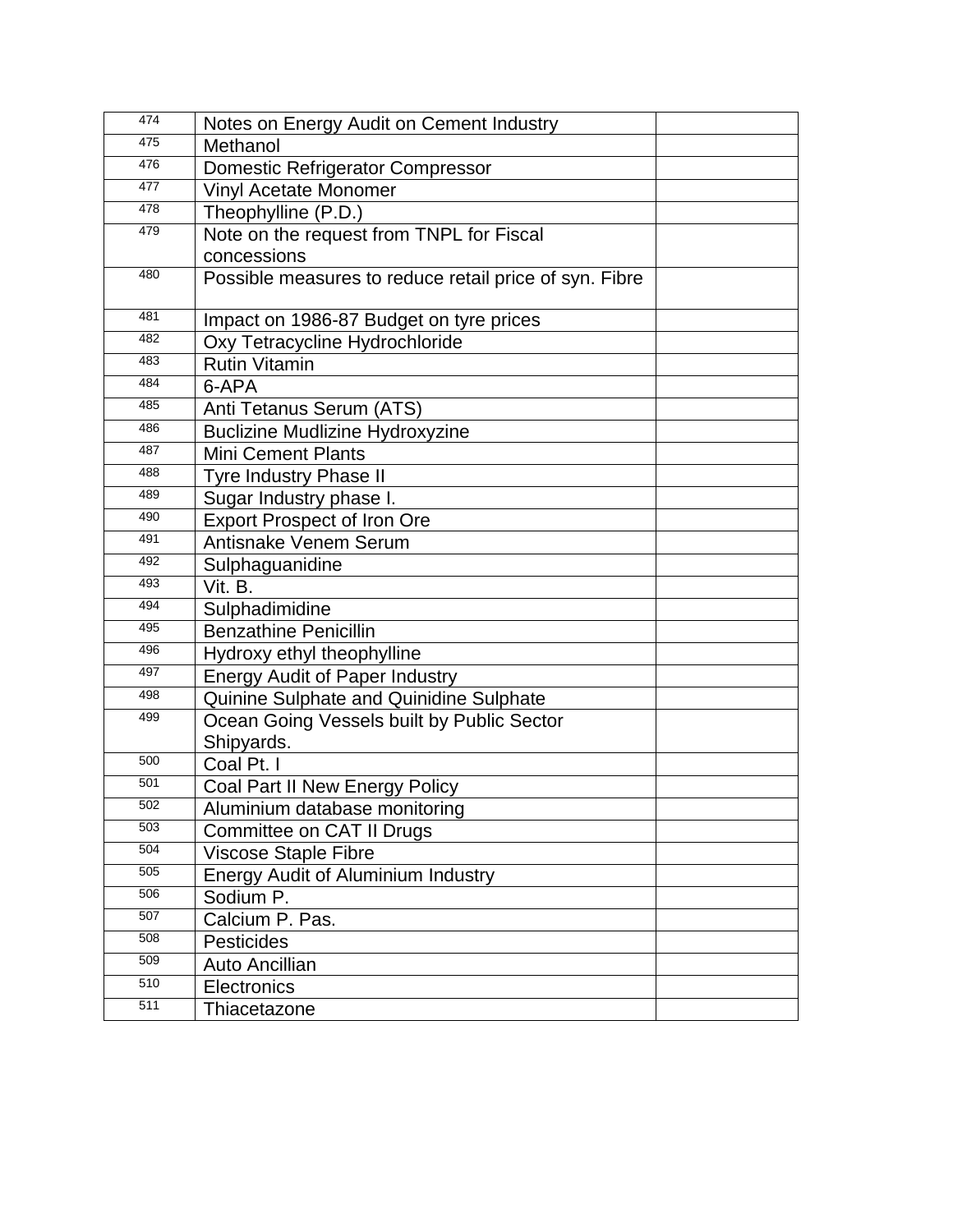|              | 1988                                                                          |  |
|--------------|-------------------------------------------------------------------------------|--|
| 512.         | Coal (SCCL Mines)                                                             |  |
| 513.         | <b>Copper Industry</b>                                                        |  |
| 514.         | Polyester Staple Fibre (PSF)                                                  |  |
| 515.         | <b>Strategies for Cost Reduction</b>                                          |  |
| 516.         | RPC/CPC                                                                       |  |
| 517.         | Electric Arc Furnace (Mini Steel Plants)                                      |  |
| 518.         | <b>PFY</b>                                                                    |  |
| 519.         | <b>Indigenous Newsprint</b>                                                   |  |
| 520.         | Thiacetazone                                                                  |  |
| 521.         | Aluminium database for monitoring                                             |  |
| 522.         | De-reservation of Diary Equipment                                             |  |
| 523.         | Copper                                                                        |  |
| 524.         | DMT/PTA                                                                       |  |
| 525.         | <b>B. Twill Jute Bags</b>                                                     |  |
| 526.         | Ethambutol Hydrochloride                                                      |  |
| 527.         | <b>Promoting Competitiveness in Public Sector</b>                             |  |
|              | Enterprises - Some issues                                                     |  |
| 528.         | Estimates of Price Escalation in selected Tyre                                |  |
|              | Specifications based on Data furnished by ATMA -                              |  |
|              | Notes on                                                                      |  |
| 529.         | International Competitiveness of selected thrust                              |  |
|              | Industry - Castings & Forgins                                                 |  |
| 530.         | <b>Textile Machinery</b>                                                      |  |
| 531.<br>532. | <b>Hydrochloro Thiazide</b>                                                   |  |
| 533.         | Dexamethasone Trim ethyl Acetate                                              |  |
| 534.         | <b>Dihyrolazine Sulphate</b>                                                  |  |
| 535.         | Sulphaphenazole                                                               |  |
| 536.         | Idochlorohydroxy Quinoline                                                    |  |
| 537.         | Quick cost study of few Pesticides                                            |  |
| 538.         | Paper Industry                                                                |  |
| 539.         | Mono Methyl Amine Produced by RCF                                             |  |
| 540.         | Erythromycin                                                                  |  |
| 541.         | Dapsone                                                                       |  |
| 542.         | Dichlorometaxylenol (DCMX)<br>Metronidazole (Escalation) M/s Unique Chemicals |  |
|              | Ltd.                                                                          |  |
| 543.         | <b>Nylon Filament Yarn</b>                                                    |  |
| 544.         | Group Retention Price on New Gas Based Grass                                  |  |
|              | Roots Fertilizer Plants - Notes on                                            |  |
| 545.         | Frusemide                                                                     |  |
| 546.         | <b>Pheniramine Maleate</b>                                                    |  |
| 547.         | Earalgan Ketone - Baralgan Ketone                                             |  |
| 548.         | <b>Chlorpheniramine Maleate</b>                                               |  |
| 549.         | Second Hooghly Bridge                                                         |  |
| 550.         | <b>Newsprint Allocation Committee</b>                                         |  |
| 551.         | Cetrimide                                                                     |  |
| 552.         | Tetramisole Hydrochloride                                                     |  |
|              |                                                                               |  |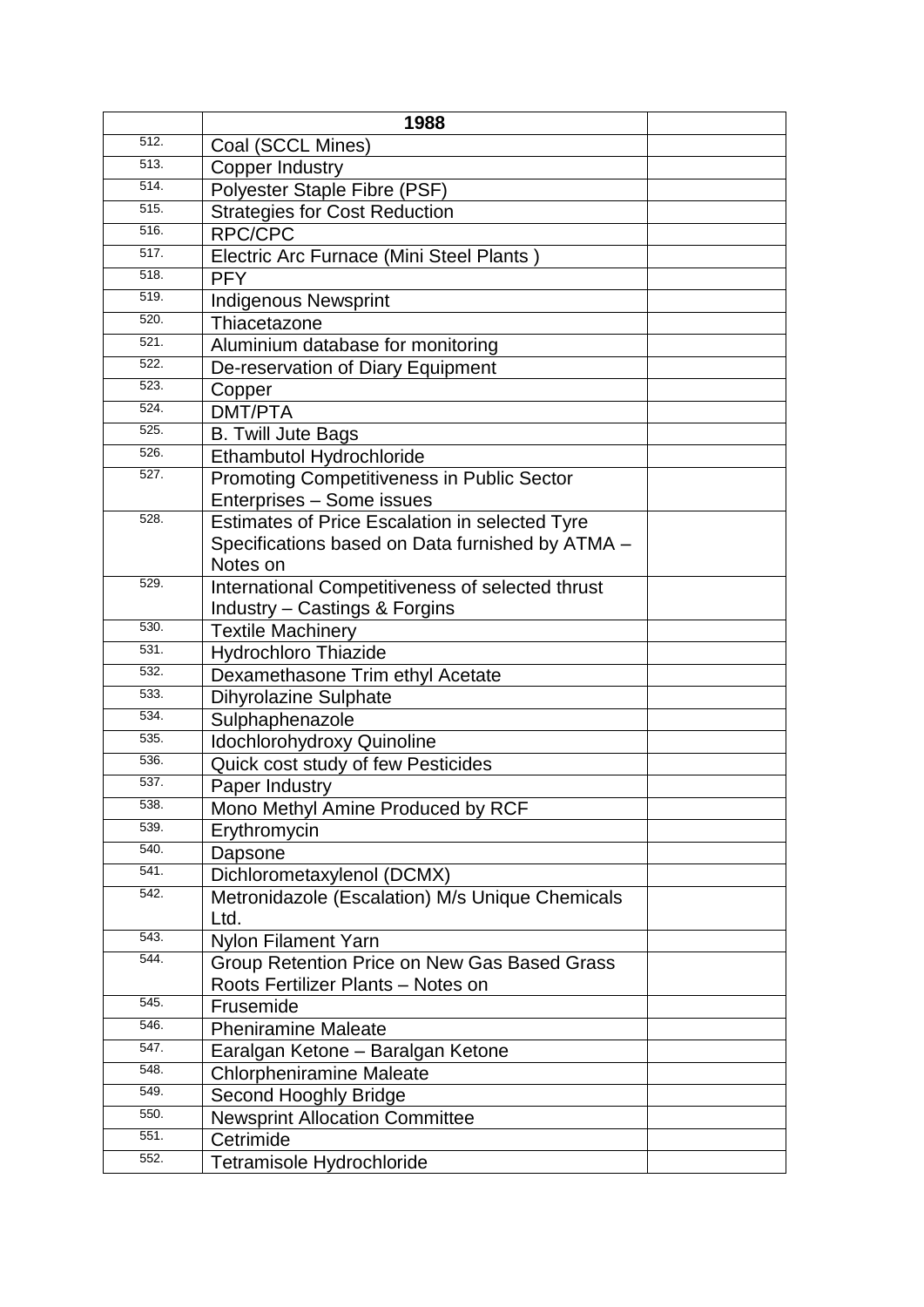| 553.         | Haryana Diary Development Federation              |  |
|--------------|---------------------------------------------------|--|
| 554.         | Sugar Industry (PHASE-II)                         |  |
| 555.         | <b>Energy Audit of Steel Industries</b>           |  |
| 556.         | Canalisation by STC some issues                   |  |
| 557.         | Aspirin                                           |  |
| 558.         | <b>Ephedrine Resinate</b>                         |  |
| 559.         | Dehydroemitine Dihydrochloride                    |  |
| 560.         | Amodiaquine Hydrochloride                         |  |
| 561.         | Isoniazid                                         |  |
| 562.         | Probenecid                                        |  |
| 563.         | <b>Computer Peripherals</b>                       |  |
| 564.         | Note on Iron Ore Escalation                       |  |
| 565.         | Aromatics                                         |  |
| 566.         | Amodiaquine Hydrochloride                         |  |
| 566A         | Report of the Committee on Long run Marginal      |  |
|              | Costing (LRMC)                                    |  |
|              | 1989                                              |  |
| 567.         | <b>Newsprint Industries</b>                       |  |
| 568.         | <b>Two Cement Plants</b>                          |  |
| 569.<br>570. |                                                   |  |
|              | Import Containment measures for the Committee     |  |
|              | under Dr. Nitin Desai, CH. ECO. ADV., M/o Finance |  |
| 571.         | Aminophylline                                     |  |
| 572.         | Theophylline                                      |  |
| 573.         | Cephalexin                                        |  |
| 574.         | Parachloro Meta Xylenol (PCMX)                    |  |
| 575.         | Levamisone HCL                                    |  |
| 576.         | Glybenclamide                                     |  |
| 577.         | Ibuprofen                                         |  |
| 578.         | <b>Chloroquine Sulphate</b>                       |  |
| 579.         | <b>Chloroquine Phosphate</b>                      |  |
| 580.         | <b>Xylocaine Hydrochloride</b>                    |  |
| 581.         | Deamethasone                                      |  |
| 582.         | Spironolactone                                    |  |
| 583.         | Cascading effect of Custom Duty on Plant and      |  |
|              | <b>Machinery on Domestic Price</b>                |  |
| 584.         | <b>Terbutaline Sulphate</b>                       |  |
| 585.         | <b>Diloxanide Furoate</b>                         |  |
| 586.         | Furazolidone                                      |  |
| 587.         | <b>Chloramphenicol Powder</b>                     |  |
| 588.         | <b>Chloramphenicol Palmitate</b>                  |  |
| 589.         | <b>Chloramphenicol Monostearoyl Glycoloate</b>    |  |
| 590.         | Note on Iron Ore Escalation (Donomalai)           |  |
| 591.         | Minimum Economic size of Sugar Mills Eighth Five  |  |
|              | <b>Year Plan</b>                                  |  |
| 592.         | Note on Escalation of Ammonium Chloride           |  |
| 593.         | Note on C2/C3                                     |  |
| 594.         | Note on Telecommunication - Eighth Plan working   |  |
|              | group                                             |  |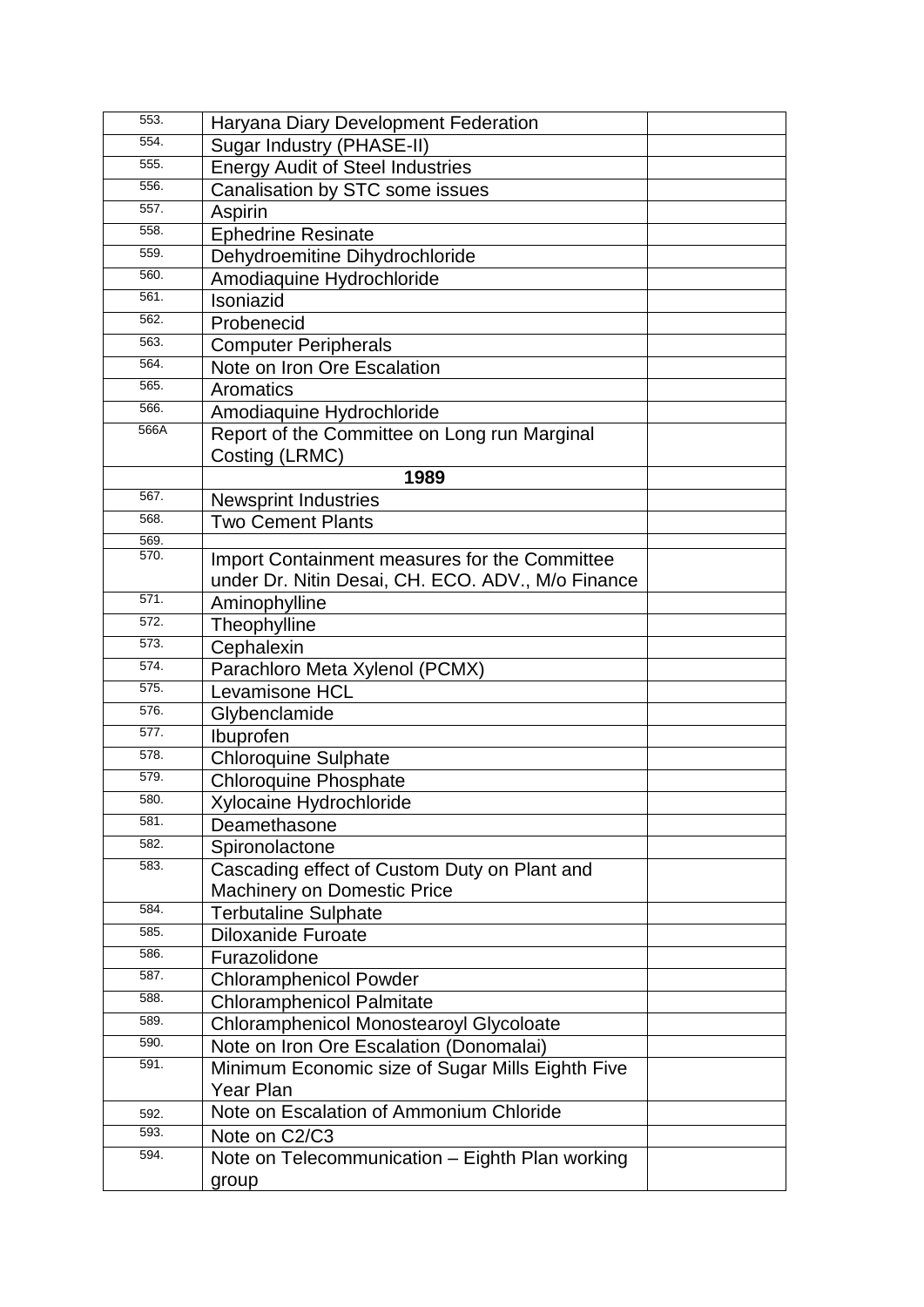| 595. | Note on RPC/CPC                                       |  |
|------|-------------------------------------------------------|--|
| 596. | <b>BICP's comment on Automotive Tyre Manufacturer</b> |  |
|      | Association-views on published Report Phase-II        |  |
| 597. | M.P. Diary Development Corporative Federation         |  |
| 598. | The disposal of Salvage and surplus store in the      |  |
|      | Defence Department (Systems & Procedures)             |  |
| 599. | Rifampicin                                            |  |
| 600. | Midhani Cost Accounting System & International        |  |
|      | Competitiveness                                       |  |
| 601. | 5 " Diameter Seamless Pipes Manufactured by           |  |
|      | Tisco (Tube Divn.)                                    |  |
| 602. | Mazagaon Dock Ltd.                                    |  |
| 603. | Phenobarbitone & its Salt                             |  |
| 604. | Deec Citrate                                          |  |
| 605. | Oxytocin                                              |  |
| 606. | <b>Xanthinol Nicotinate</b>                           |  |
| 607. | Bephenium Hydroxy Nepthoate                           |  |
| 608. | Clofazimine                                           |  |
| 609. | Note on Unpdating DMT Prices                          |  |
| 610. | Digoxin                                               |  |
| 611. | Pyrazinamide                                          |  |
| 612. | Theophylline Ethanoate                                |  |
| 613. | Sulphamethaxazole                                     |  |
| 614. | Nitrofurantoin                                        |  |
| 615. | Trimethoprim                                          |  |
| 616. | <b>DMCTC</b>                                          |  |
| 617. | Note on Pricing of C2 & C3 Fraction of Natural Gas    |  |
| 618. | <b>Ammonium Chloride</b>                              |  |
| 619. | Water Audit of Paper & Pulp Industries                |  |
| 620. | Aluminium Hydroxide Gel                               |  |
| 621. | Energy, Audit Report of Petrochemical Industry        |  |
| 622. | <b>BHEL Report</b>                                    |  |
| 623. | <b>Pyarental Pamoate</b>                              |  |
| 624. | Procaine Penicillin G IP                              |  |
| 625. | Potassium Penicillin V First Crystals & IP            |  |
| 626. | Prednisolone & its Salts                              |  |
| 627. | Hydrochlortisone & its Salts                          |  |
| 628. | Potassium Penicillin G & Sodium Penicillin G          |  |
| 629. | Streptomycin                                          |  |
| 630. | Vitamin C                                             |  |
| 631. | <b>Energy audit of Fertilizer Industry</b>            |  |
| 632. | Note on Tariff Harmonization on BHEL power Plant      |  |
|      | Equipment                                             |  |
| 633. | Guiding principles & Normative Parameters for         |  |
|      | fixing Tariff for power generated by NTPC             |  |
| 633A | Report on Polyester Filament Yarn                     |  |
| 633B | <b>Kelkar Committee Report</b>                        |  |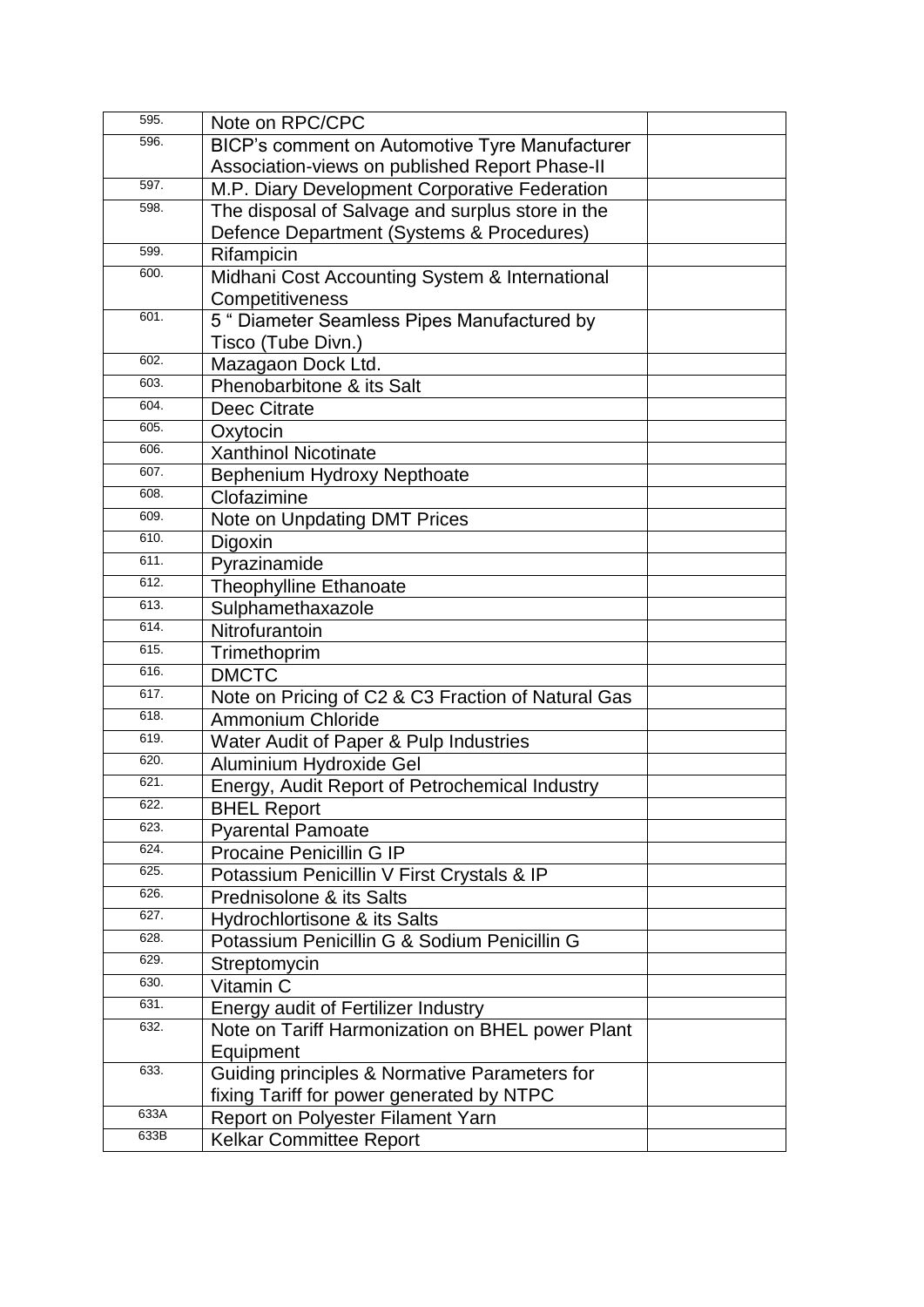|              | 1990                                                         |  |
|--------------|--------------------------------------------------------------|--|
| 634.         | Insulin                                                      |  |
| 635.         | Sulphadiazine                                                |  |
| 636.         | Sulpha Cetamide Sodium                                       |  |
| 637.         | Acetazolamide                                                |  |
| 638.         | Ephedrine Hydrochloride                                      |  |
| 639.         | <b>Gentamycin Sulphate</b>                                   |  |
| 640.         | Tetracycline Hydrochloride & Chlortetracycline<br><b>HCL</b> |  |
| 641.         | Oxytetracycline and its Derivatives                          |  |
| 642.         | <b>Hydroxy Ethyl Theophylline</b>                            |  |
| 643.         | Gumming of Postage Stamps & Paper by M/s                     |  |
|              | Gandhi Indl. Corpn.                                          |  |
| 644.         | Black & White T.V. Picture Tube                              |  |
| 645.         | <b>Ampicillin Sodium Sterile</b>                             |  |
| 646.         | <b>Cloxacillin Sodium Sterile</b>                            |  |
| 647.         | <b>Benzathine Penicillin G</b>                               |  |
| 648.         | Paracetamol                                                  |  |
| 649.         | Updating of Price of IPCL's Paraxylene                       |  |
| 650.         | Vitamin 'A'                                                  |  |
| 651.         | Sulphamoxole                                                 |  |
| 652.         |                                                              |  |
| 653.         | <b>Selected Pesticides</b>                                   |  |
| 654.         | <b>Gas Pricing</b>                                           |  |
| 655.         | <b>FCI Study</b>                                             |  |
| 656.         | Salbutamol                                                   |  |
| 657.         | <b>Coxacillin Sodium Oral Grade</b>                          |  |
| 658.         | Mebhydroline                                                 |  |
| 659.         | <b>Water Audit - Fertilizer</b>                              |  |
| 660.         | Revenue Sharing (Between DOT, MTNL & VSNL)                   |  |
| 661.         | Analgin                                                      |  |
| 662.         | <b>Phenytoin Sodium</b>                                      |  |
| 663.         | <b>Framycetin Sulphate</b>                                   |  |
| 664.<br>665. | Phthalyl Sulpha Cetamide                                     |  |
| 666.         | Isoxsuprine                                                  |  |
| 667.         | Steel Industry - International Competitiveness               |  |
| 668.         | Methyl dopa                                                  |  |
| 669.         | Metronidazole                                                |  |
| 670.         | Sugar                                                        |  |
| 671.         | Updation of Cost Price of Polyester Filament Yarn<br>Quinine |  |
|              | 1991                                                         |  |
| 672.         | Study on Tariff Harmonisation of Steel Products              |  |
| 673.         | Ethambutol                                                   |  |
| 674.         | Dextro propoxyphene HCL                                      |  |
| 675.         | Tele Tariffs Part-I, Tariffs for Telephone Service           |  |
| 676.         | Report on Material Efficiency of Vehicles Factory,           |  |
|              | Jabalpur                                                     |  |
| 677.         | Pilocarpine                                                  |  |
|              |                                                              |  |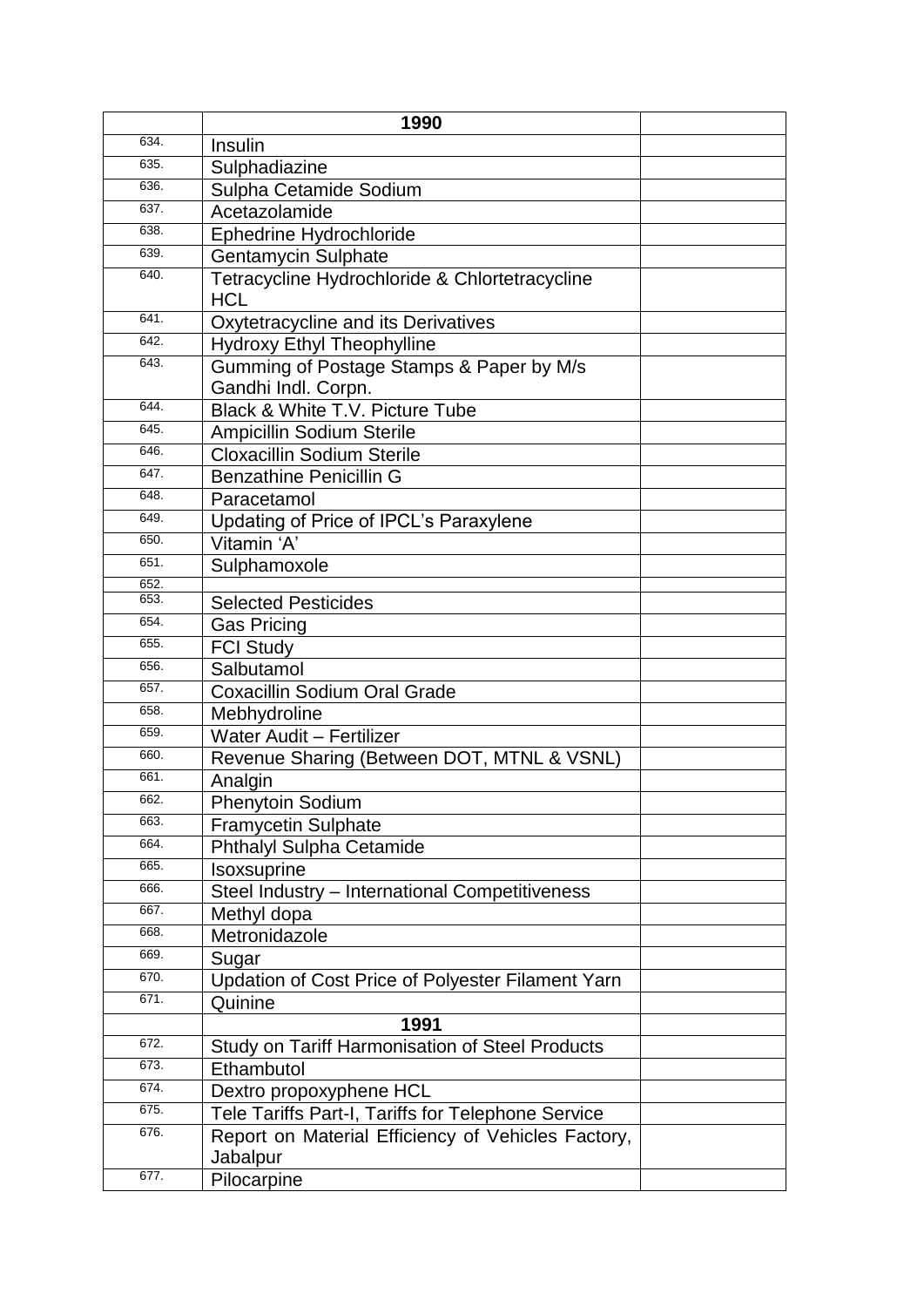| 678. | <b>Silver Sulphadiazine</b>                                                                                            |           |
|------|------------------------------------------------------------------------------------------------------------------------|-----------|
| 679. | Trimethoprim                                                                                                           |           |
| 680. | Diclofenac Sodium                                                                                                      |           |
| 681. | Report on Telecom Tariffs art II: Tariffs for<br><b>Telegraph Service</b>                                              |           |
|      | 1992                                                                                                                   |           |
| 682. | <b>Industrial Alcohol</b>                                                                                              | February  |
| 683. | Newsprint                                                                                                              | February  |
| 684. |                                                                                                                        | February  |
| 685. | Linear Hekyl Benzene                                                                                                   | February  |
| 686. | Styrene & Polystyrene                                                                                                  |           |
| 687. | Rifampicin                                                                                                             | February  |
| 688. | Conversion Cost of Cine Colour positive Raw stock                                                                      | April     |
| 689. | Telecom cable                                                                                                          | May       |
| 690. | Bulk Drug - Vitamin 'C'                                                                                                | June      |
| 691. | Costs & Prices of Automotive Tyres                                                                                     | July      |
|      | Dexamethasone and its salt                                                                                             | July      |
| 692. | Normative retention price of Fertilizer - New B Gas<br>based plants and expansion plants at Vijaypur and<br>Jagdishpur | September |
| 693. | <b>Bulk Drug-Report on Methyl Salicylate</b>                                                                           | October   |
| 694. | <b>Bulk Drug-Report on Erythromycin</b>                                                                                | October   |
| 695. | <b>Bulk Drug-Report on Aspirin</b>                                                                                     | October   |
|      | 1993                                                                                                                   |           |
| 696. | Techno Economic Study Report Viscose Filament<br>Yarn                                                                  | February  |
| 697. | Viscose Staple Fibre (Report on updated Cost &<br>Tariffs)                                                             | February  |
| 698. | Bulk Drug-Report on the Committee to Review<br><b>Drugs under Price Control</b>                                        | May       |
| 699. | <b>Report on Material Efficiency</b>                                                                                   | May       |
| 700. | <b>Bulk Drug-Report on Furazolidone</b>                                                                                | May       |
| 701. | Bulk Drug-Report on Demethylchlor - Tetracycline<br><b>HCL &amp; Chlortetcycline</b>                                   | May       |
| 702. | Report on Telecom switching equipment                                                                                  | May       |
| 703. | Report on Paraxylene Dimethyl Terephthalate<br>(DMT) and purified Terephthalic Acid (PTA)                              | July      |
| 704. | Report on Hindustan Photo Films Part I<br>(disposal of inventory)                                                      | August    |
| 705. | Report on passing on duty concessions<br>to<br>consumers                                                               | September |
| 706. | Report on Water usage and water conservation on<br><b>Integrated Steel Plants</b>                                      |           |
| 707. | Note on Cost Structure & Economics of Solar<br><b>Photovoltaic Manufacturers</b>                                       | December  |
| 708. | <b>Bulk Drug-Report on ICHQ</b>                                                                                        | December  |
|      | 1994                                                                                                                   |           |
| 709. | Bulk Drug - Vitamin A                                                                                                  | January   |
| 710. | Bulk Drug - Cetrimide Orheyidine Diyluconal                                                                            | February  |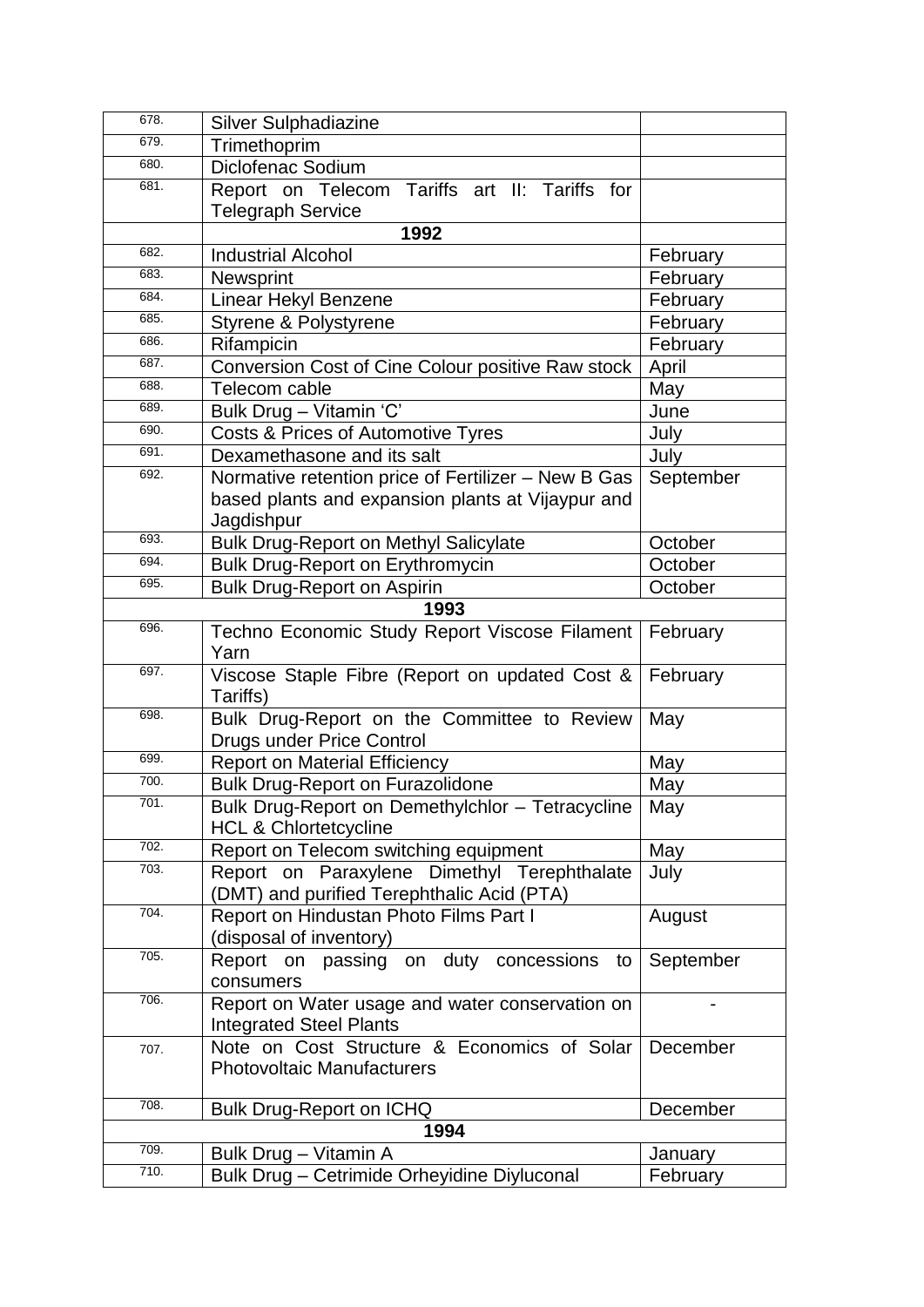| 711. | Bulk Drug - Chlorheridine Digluconate (Salt 100%)              | February  |
|------|----------------------------------------------------------------|-----------|
| 712. | <b>Bulk Drug - Pheniramine Maleate</b>                         | February  |
| 713. | <b>Bulk Drug - Frusemide</b>                                   | February  |
| 714. | <b>Report on Sugar Industry</b>                                | February  |
| 715. | <b>Bulk Drug - Ranitidine HCL</b>                              | February  |
| 716. | Note on Water conservation in Coal Miens &<br>Washeries        | March     |
| 717. | Note on Development of Inland Water Transport<br>System        | March     |
| 718. | Note on Hindustan Photo Films (Part II)                        | March     |
| 719. | Bulk Drug - Iron Dextran                                       | March     |
| 720. | Bulk Drug - PCMX                                               | March     |
| 721. | Bulk Drug - Baralgan Ketone                                    | March     |
| 722. | Bulk Drug - Sulphadixnidine                                    | March     |
| 723. | Bulk Drug - Mebhydrolone Napadisylate                          | April     |
| 724. | Bulk Drug - Tetracycline Hydrochloride                         | April     |
| 725. | Bulk Drug - Oxytetracycline                                    | April     |
| 726. | Bulk Drug - Streptomycin Sulphate                              | April     |
| 727. | <b>Bulk Drug - Nalidixic Acid</b>                              | May       |
| 728. | <b>Bulk Drug - Timolol Maleate</b>                             | May       |
| 729. | <b>Energy Audit of Cement Industry</b>                         | March     |
| 730. | Report on Monoethylene Glycol (MEG)                            | April     |
| 731. | Cost-cum-Technical Study of Newsprint (49 GSM)<br>of NEPA Ltd. | July      |
| 732. | Bulk Drug - Chloramphenicol                                    | May       |
| 733. | Bulk Drug - Methyldopa                                         | June      |
| 734. | <b>Bulk Drug - Metoprolol Tartrate</b>                         | June      |
| 735. | Bulk Drug - Diclofenac Sodium                                  | June      |
| 736. | Bulk Drug - Potassium Pen. G                                   | June      |
| 737. | Bulk Drug - Benzathine Pen. G                                  | June      |
| 738. | Bulk Drug - Procaine Pen G                                     | June      |
| 739. | Bulk Drug - Naproxen & its derivative                          | July      |
| 740. | Bulk Drug - Griseofulvin                                       | July      |
| 741. | Bulk Drug - Diphenoxylate Hydrochloride                        | July      |
| 742. | Bulk Drug - Metoclopramide                                     | July      |
| 743. | Bulk Drug - Imipramine                                         | July      |
| 744. | Bulk Drug - Doxycycline Hyclate                                | July      |
| 745. | <b>Report on Caustic Soda</b>                                  | August    |
| 746. | Note on Cost Price Study of Transplantation of                 | August    |
|      | Gas along HBJ Pipelines                                        |           |
| 747. | Bulk Drug - Framycetin                                         | September |
| 748. | <b>Bulk Drug - Clofazimine</b>                                 | September |
| 749. | Bulk Drug - Spironolactone                                     | September |
| 750. | <b>Report of Mini Cement</b>                                   | September |
| 751. | Report on NFY                                                  | September |
| 752. | Bulk Drug - Ephedrine Resinate                                 | September |
| 753. | Bulk Drug - terbutaline Sulphate                               | September |
| 754. | Bulk Drug - Chlorpheniramine Maleate                           | September |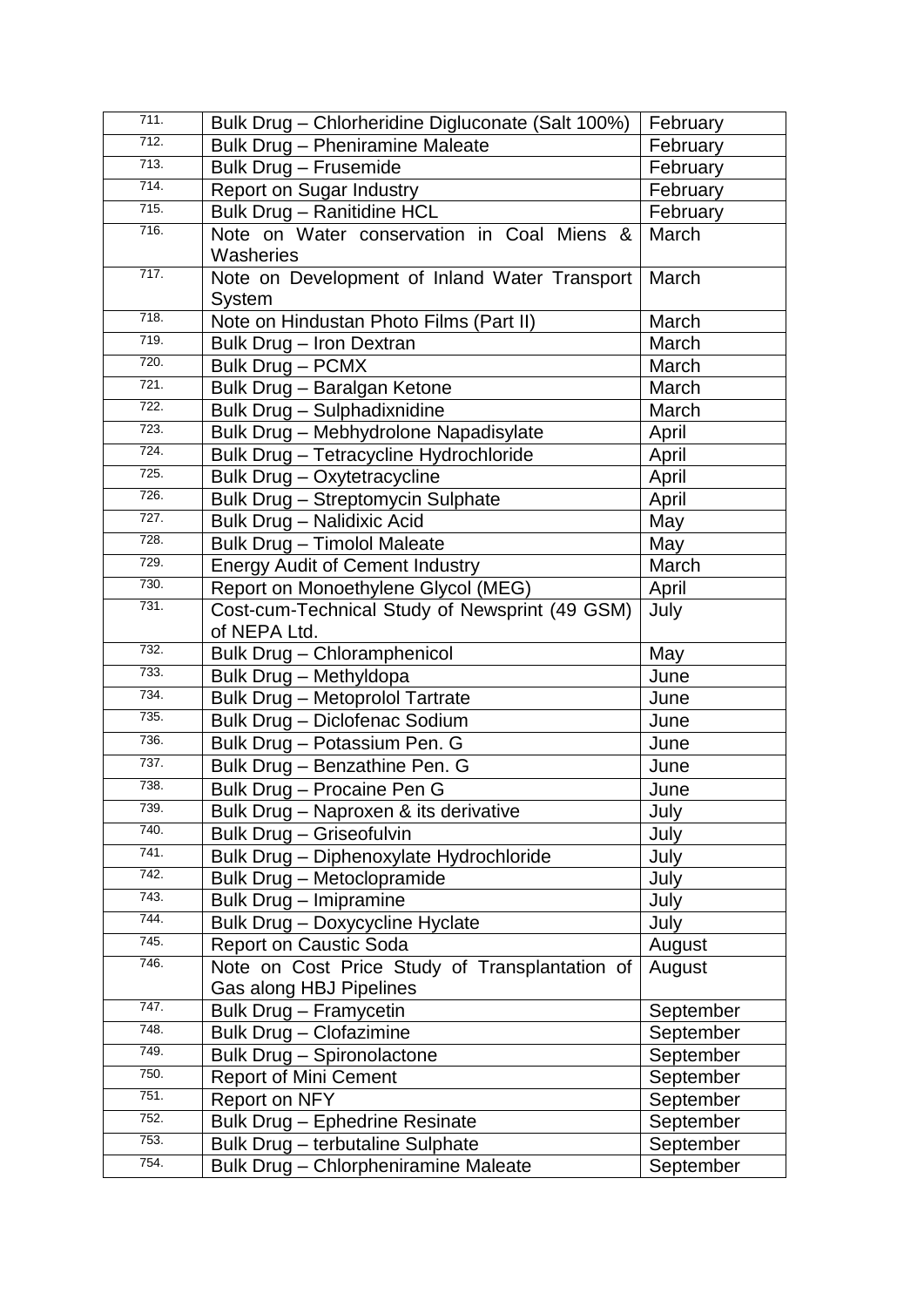| 755. | Note on Dev of IWT System $-$ Transportation of $\vert$ October            |                  |
|------|----------------------------------------------------------------------------|------------------|
|      | Crude Oil from Barauni to Haldia                                           |                  |
| 756. | Note on Newsprint price-HNL, TNPL                                          | September        |
| 757. | Bulk Drug - Amoxicillin                                                    | September        |
| 758. | Bulk Drug - Lignocaine & its salt                                          | September        |
| 759. | Bulk Drug - Sodium Valproate                                               | September        |
| 760. | Bulk Drug - Cloxacillin Sodium                                             | November         |
| 761. | Bulk Drug - Ampicillin Trihydrate                                          | December         |
|      | 1995                                                                       |                  |
| 762. | Note on passing on of Excise duty concession to<br>consumer                | January          |
| 763. | Water Audit of BSP & Bokaro Steel Plant (Micro<br>Level)                   | Oct., 94/Jan. 95 |
| 764. | Bulk Drug - Quinine Sulphate/HC                                            | Oct., 94/Jan. 95 |
| 765. | Report on sub-division of Karnataka zone of levy<br>sugar price fixation   | Oct., 94/Jan. 95 |
| 766. | Bulk Drug - Rifampicin & its derivatives                                   | Oct., 94/Jan. 95 |
| 767. | Bulk Drug - Hydrocortisone & its derivatives                               | February         |
| 768. | Bulk Drug - Prednisolone and Prednisolone<br>Acetate & its derivatives     | February         |
| 769. | Note on passing on excise duty concession of 94-<br>95 budget to consumers | February         |
| 770. | Bulk Drug - theophylline                                                   | March            |
| 771. | Note on justification in the price increase by NEPA<br>mill during 94-95   | March            |
| 772. | Technical Norms for Estimation of Conversion<br>Cost for Sugar Ind.        | March            |
| 773. | PSF (submitted in March 97)                                                | March            |
| 774. | <b>Bulk Drug - Nalidixic Acid</b>                                          | March            |
| 775. | <b>Bulk Drug - Pyrantel Pamoate</b>                                        | March            |
| 776. | <b>Bulk Drug - Aminophylline</b>                                           | March            |
| 777. | Bulk Drug - Chlorpropamide                                                 | June             |
| 778. | Bulk Drug - Betamethasone & its derivatives                                | June             |
| 779. | Bulk Drug - Di-iodonydroxy quinoline                                       | June             |
| 780. | Bulk Drug - Crystalline insulin                                            | June             |
| 781. | the<br>Productivity<br>Improvement<br>Report<br>on<br>Committee            | July             |
| 782. | <b>Metal Handicraft Service Centre</b>                                     | July             |
| 783. | Bulk Drug - Theophylline                                                   | August           |
| 784. | Rayon Grade Wood Pulp                                                      | August           |
| 785. | Note on Justification in the price increase effected<br>by MPM & TNPL      |                  |
| 786. | Tour Report on Steel Industry                                              | September        |
| 787. | <b>Bulk Drug - Pentazocine</b>                                             | October          |
| 788. | Bulk Drug - Vitamin E                                                      | October          |
| 789. | <b>Bulk Drug - Ephedrine</b>                                               | October          |
| 790. | Report on Caprolactum                                                      | October          |
| 791. | <b>Writing &amp; Printing Paper</b>                                        | October          |
| 792. | Note on Justification on the price increase effected                       | April            |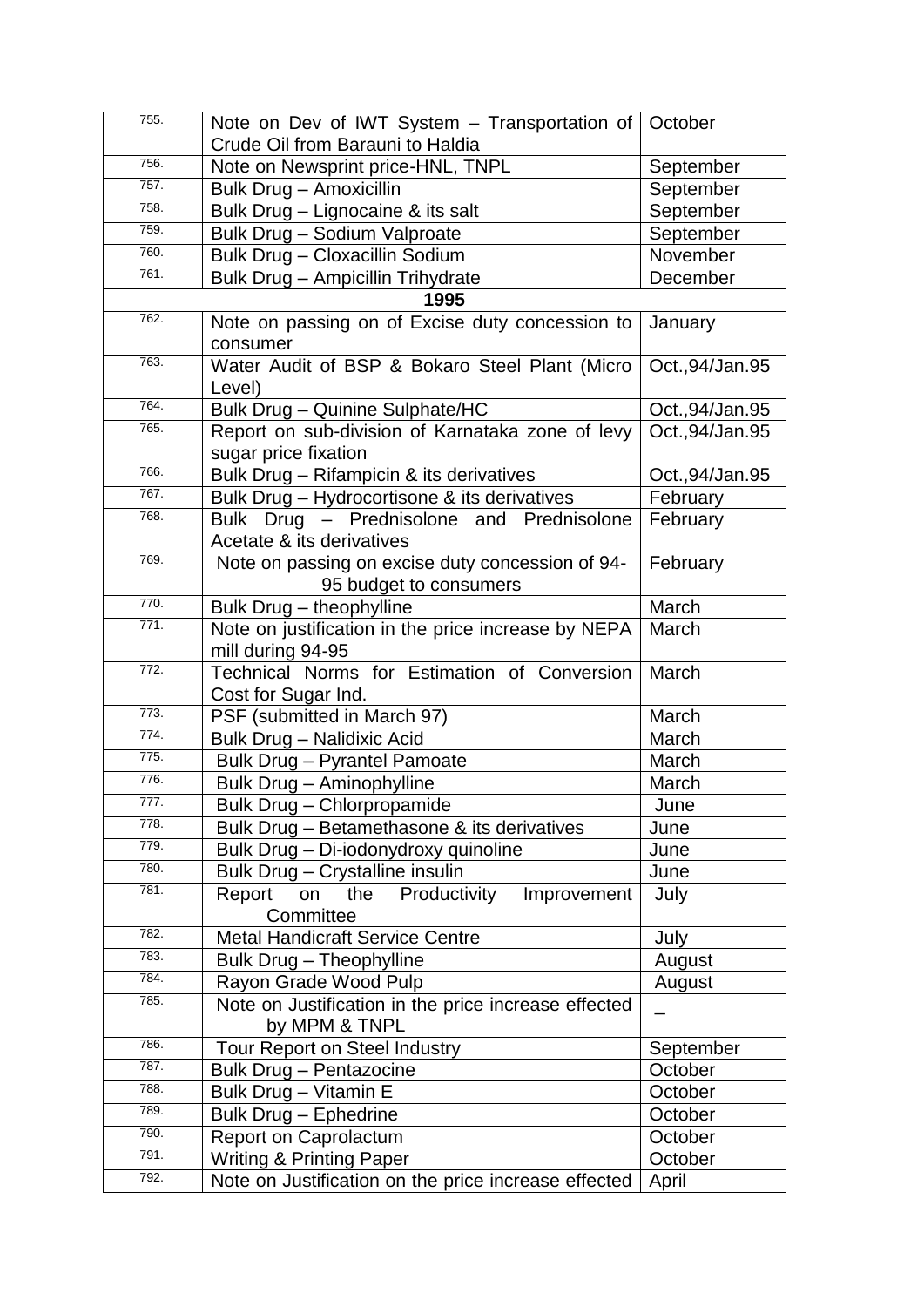|      | by NEPA Mill                                                                   |           |
|------|--------------------------------------------------------------------------------|-----------|
| 793. | Note on Justification in the price increase effected<br>by HNL in 94-95        | August    |
| 794. | Note on the Fact of the Excise Duty structure on<br>the Sewing Thread Ind.     | October   |
| 795. | Passing duty concession of 95-96 budget to the<br>consumers                    | November  |
| 796. | Note on Sugar Incentive Scheme                                                 | November  |
| 797. | Note of sugarcane Transportation charges                                       | November  |
| 798. | Note on Tariff Proposals for VSF/VFY                                           | November  |
| 799. | Note on passing on of Excise Duty Concession in<br>95-96 Budget                | November  |
| 800. | Bulk Drug - Caphazoline Sodium                                                 | November  |
| 801. | Bulk Drug - Famotidine                                                         | November  |
| 802. | Rationalisation of Excise Duty Structure<br>on l<br>Cotton/Man-made Fibre Yarn | November  |
| 803. | Energy efficiency of Indian Aluminium Industry                                 | December  |
| 804. | Bulk Drug - Verapamil Hydrochloride                                            | December  |
|      | 1996                                                                           |           |
| 805. | Note on MEG                                                                    | January   |
| 806. | Note on Paraxyline, DMT/PTA                                                    | January   |
| 807. | Note on Gumming & Super Calendering (India<br><b>Security Press)</b>           | January   |
| 808. | Bulk Drug - Cefadroxil Monohydrate                                             | January   |
| 809. | <b>Bulk Drug - Captopril</b>                                                   | January   |
| 810. | Bulk Drug - Ciprofloxacin                                                      | February  |
| 811. | Bulk Drug - Mefenamic Acid                                                     | February  |
| 812. | Bulk Drug - Phenyl Butazone                                                    | February  |
| 813. | Bulk Drug - Pentoxyfylline                                                     | February  |
| 814. | Bulk Drug - Cefotaxime Sodium                                                  | April     |
| 815. | Bulk Drug - Dextro propoxyphene HCL                                            | April     |
| 816. | Report on Caprolactum                                                          | April     |
| 817. | <b>Bulk Drug - Amodiaquine HCL</b>                                             | June      |
| 818. | Bulk Drug - Dexamethasone & its derivatives                                    | June      |
| 819. | <b>Report on Coal</b>                                                          | June      |
| 820. | Bulk Drug - Aspirin                                                            | July      |
| 821. | Bulk Drug - Lynestrenol & its<br>derivatives<br>Ethylestrenol                  |           |
| 822. | <b>Bulk Drug - Norfloxacin</b>                                                 | September |
| 823. | <b>Bulk Drug - Glipizide</b>                                                   | September |
| 824. | Bulk Drug - Analgin                                                            | September |
| 825. | Bulk Drug - ICHQ                                                               | September |
| 826. | <b>Bulk Drug - Trimethoprim</b>                                                | September |
| 827. | Bulk Drug - Sulphamoxol                                                        | October   |
| 828. | <b>Bulk Drug - Salbutamol Sulphate</b>                                         | October   |
| 829. | Bulk Drug - Ibuprofen                                                          | October   |
| 830. | <b>Report on MSEB</b>                                                          | December  |